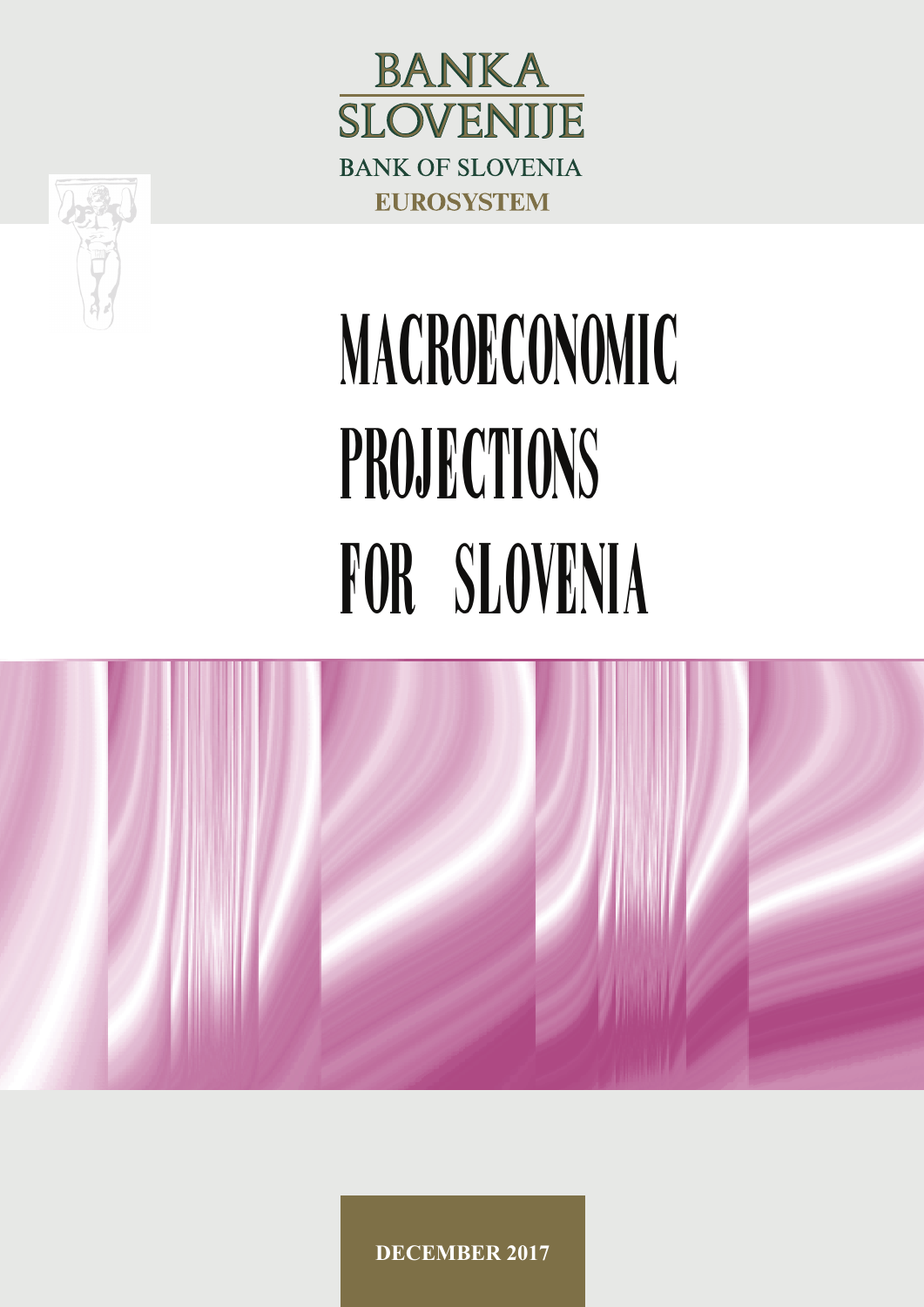**EVROSISTEM** 

Title: Macroeconomic Projections for Slovenia Issue: December 2017 Published by: BANK OF SLOVENIA Slovenska 35 1505 Ljubljana Tel: +386 1 4719000 Fax: +386 1 2515516 email: bsi@bsi.si http://www.bsi.si/

The Macroeconomic Projections for Slovenia are based on figures and information available on 30 November 2017.

The figures and text herein may only be used or published if the source is cited.

This publication is also available in Slovene.

ISSN 2463-9982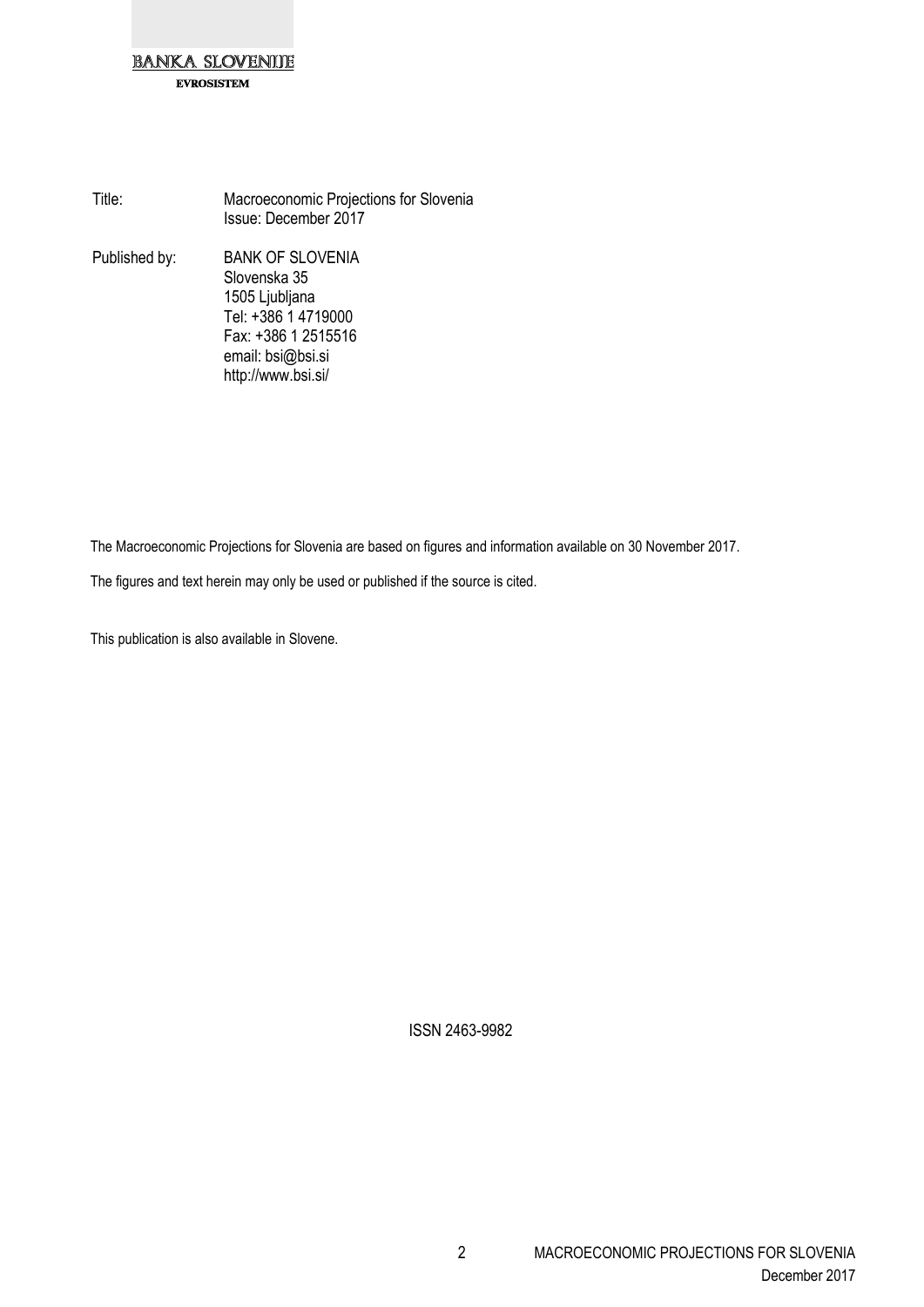

## **Table of contents**

| <b>Executive Summary</b>                                   |                |  |  |  |  |  |  |  |  |
|------------------------------------------------------------|----------------|--|--|--|--|--|--|--|--|
| 1 International Environment and External Assumptions       | $\overline{7}$ |  |  |  |  |  |  |  |  |
| 2 Projections                                              | 8              |  |  |  |  |  |  |  |  |
| 2.1 Economic Activity                                      | 8              |  |  |  |  |  |  |  |  |
| 2.2 Labour Market                                          | 11             |  |  |  |  |  |  |  |  |
| 2.3 Inflation                                              | 13             |  |  |  |  |  |  |  |  |
| 3 Risks and Uncertainties                                  | 16             |  |  |  |  |  |  |  |  |
| 4 Comparison Between Institutions                          | 17             |  |  |  |  |  |  |  |  |
| Comparison of Projections Between Institutions<br>4.1      | 17             |  |  |  |  |  |  |  |  |
| 4.2 Comparison of Projection Accuracy Between Institutions | 18             |  |  |  |  |  |  |  |  |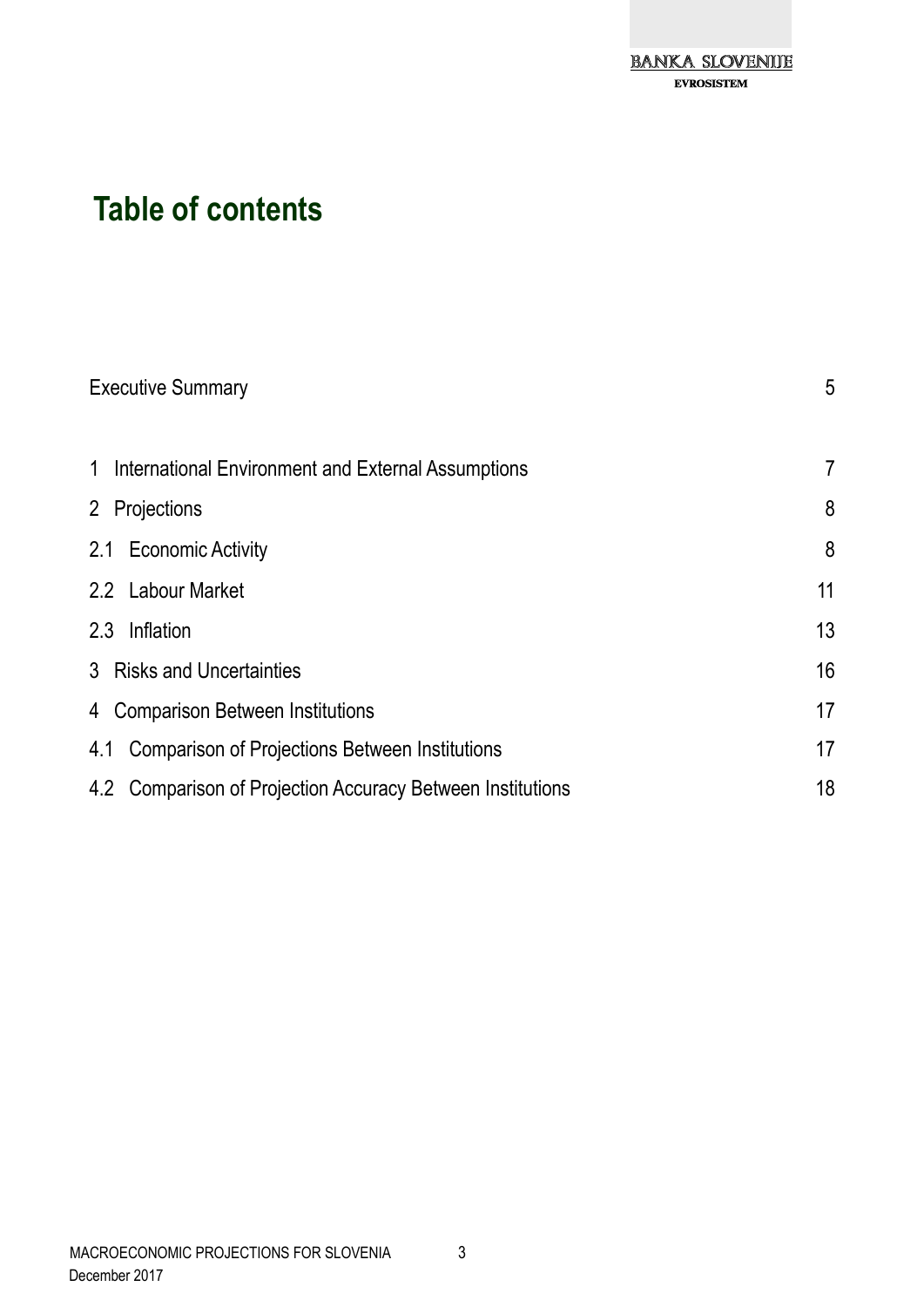

**EVROSISTEM** 

## **Figures and tables:**

## **Figures:**

| Figure 1 | Projection of expenditure contributions to GDP growth rate                             | ĉ  |
|----------|----------------------------------------------------------------------------------------|----|
| Figure 2 | Real private consumption, disposable income and savings dynamics projections           | ĉ  |
| Figure 3 | Projection of components' contributions to the growth of gross fixed capital formation |    |
| Figure 4 | Government investment                                                                  | 10 |
| Figure 5 | Current account, real exports and imports projections                                  | 10 |
| Figure 6 | Revision of GDP projection by components                                               | 11 |
| Figure 7 | Employment and unemployment                                                            | 11 |
| Figure 8 | Projection of compensation per employee growth                                         | 12 |
| Figure 9 | Decomposition of compensation per employee growth                                      | 12 |
|          | Figure 10 Projection of contributions to inflation by components                       | 14 |
|          | Figure 11 Revision of inflation projection by components                               | 14 |
|          | Figure 12 Risks to the projections                                                     | 16 |
|          | Figure 13 Comparison of GDP projections for Slovenia                                   | 17 |
|          | Figure 14 Comparison of inflation projections for Slovenia                             | 17 |
|          |                                                                                        |    |

#### **Tables:**

| Table 1 | Macroeconomic projections for Slovenia, 2017-2020                                 | 6  |
|---------|-----------------------------------------------------------------------------------|----|
| Table 2 | Assumptions for factors from the international environment                        | -7 |
| Table 3 | Inflation projections                                                             | 13 |
| Table 4 | Basic accuracy measures of GDP growth projections, based on second available data | 20 |
| Table 5 | RMSE and SRMSE of GDP growth projections, based on second available data          | 21 |
| Table 6 | Basic accuracy measures of inflation projections, based on second available data  | 22 |
| Table 7 | RMSE and SRMSE of inflation projections, based on second available data           | 23 |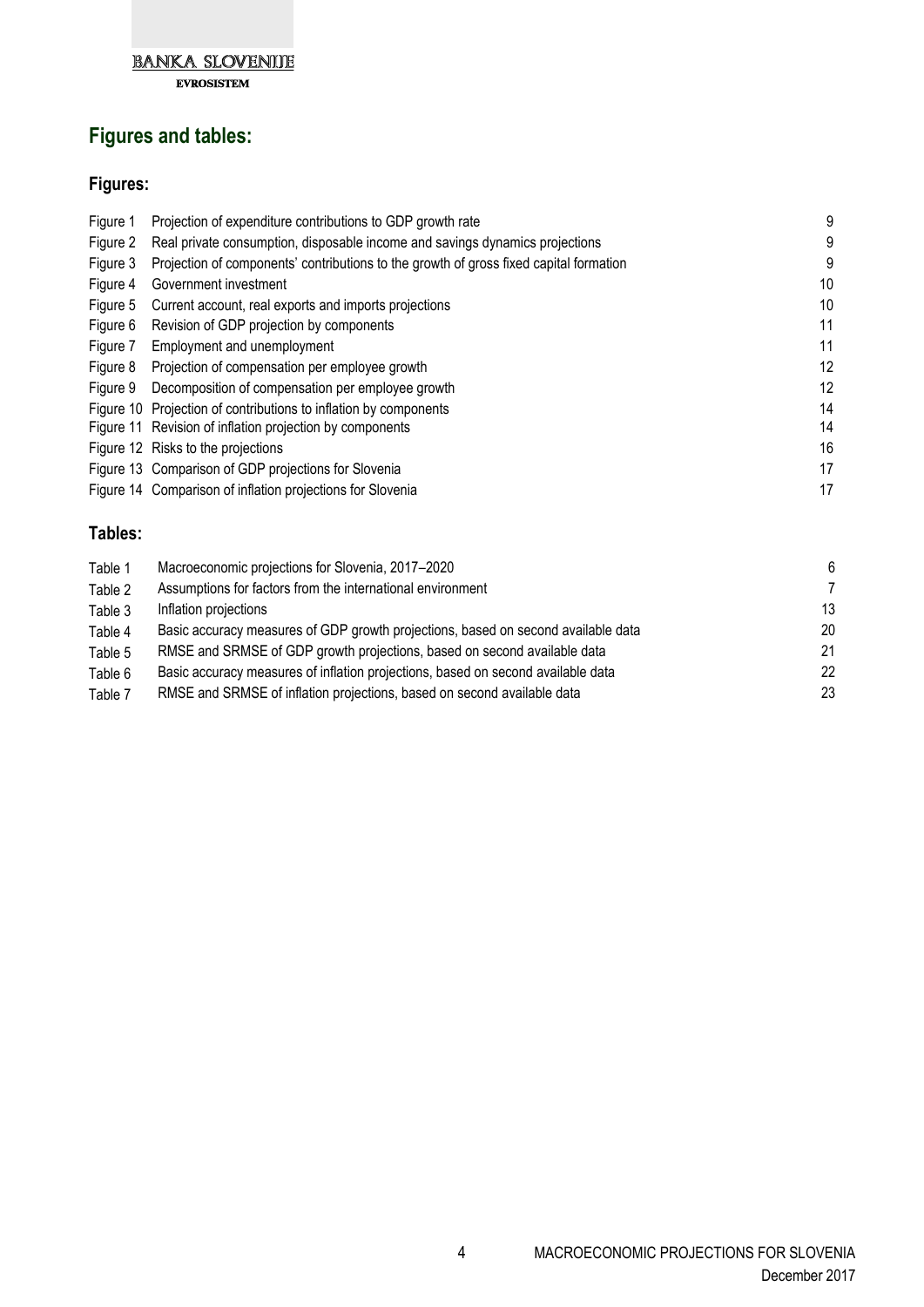## **Executive Summary**

*The macroeconomic situation in Slovenia is favourable. Economic growth has been strengthening for four years*  now, and the situation on the labour market is consequently improving. The positive cyclical developments and the *low level of interest rates also have a favourable impact on the state of public finances, while inflation remains moderate. The macroeconomic projections on this occasion are therefore even more optimistic, albeit subject to certain risks.* 

*Economic growth is expected to remain high over the projection horizon, averaging 4%. Growth is projected to be highest this year, at 4.7%, and to gradually slow to 3.4% by 2020. The high economic growth is expected to be sustained by its broad basis, supported by domestic demand and strong export sector. Growth in private consumption is projected to remain robust, at around 3%, and is being spurred by rising disposable income and diminishing uncertainty. Alongside private consumption, private-sector investment and public investment are also projected to strengthen. Domestic and foreign investors have numerous investment projects awaiting go-ahead, having been encouraged by reduced uncertainty in the business environment, increased optimism in the export sector, strengthening of private consumption and favourable financing conditions. Growth in investment is projected to exceed 8% over the coming years, with financing partly coming from bank loans in addition to firms' own resources.* 

*The competitive export sector and favourable economic situation in the international environment are expected to allow high export growth over the medium term. Export growth is also expected to be supported by new investment in machinery and equipment, and new production lines with higher value-added. This will raise the productivity of the export sector, which will maintain competitiveness on expanding global markets, and will allow growth in foreign demand to be exploited. Export growth is projected to average more than 6% over the projection horizon. The contribution made to GDP growth by net trade will nevertheless be smaller than in previous years, as increased domestic demand will strengthen import growth. The merchandise trade surplus will thus decline, which will slightly reduce the current account surplus, although it will remain at a sufficient level to mitigate any sharper deterioration in the terms of trade caused by price shocks on the global commodities market.* 

*The economic recovery is also improving the situation on the labour market. After increasing this year, employment growth is projected to gradually slow, but is nevertheless expected to average more than 1%. The ageing population and a shortage of skilled workers are seen as the largest limiting factors for faster employment growth in the future. At the same time, surveyed unemployment rate is projected to continue falling, and should reach around 5% by the end of the projection horizon, further slowing employment growth in later years. Recruitment will be more rapid in export-oriented sectors, construction and services. A gradual fall in the unemployment rate below the natural unemployment rate and structural imbalances on the labour market will begin to put upward pressure on wage growth, which will strengthen throughout the projection horizon. As wage growth outpaces productivity growth, growth in unit labour costs will also start to increase.*

*Growth in domestic demand aggregates and cost pressures are expected to raise inflation above 2% by the end of the projection horizon. As economic growth continues to outpace potential growth, the positive output gap is projected to widen, and additional upward pressure on prices will stem from wage growth outpacing productivity growth. Core inflation will gradually rise to around 2.5% by the end of the projection horizon. Higher inflation will primarily be evidenced in services, while growth in prices of other tradable goods will be lower and more limited.*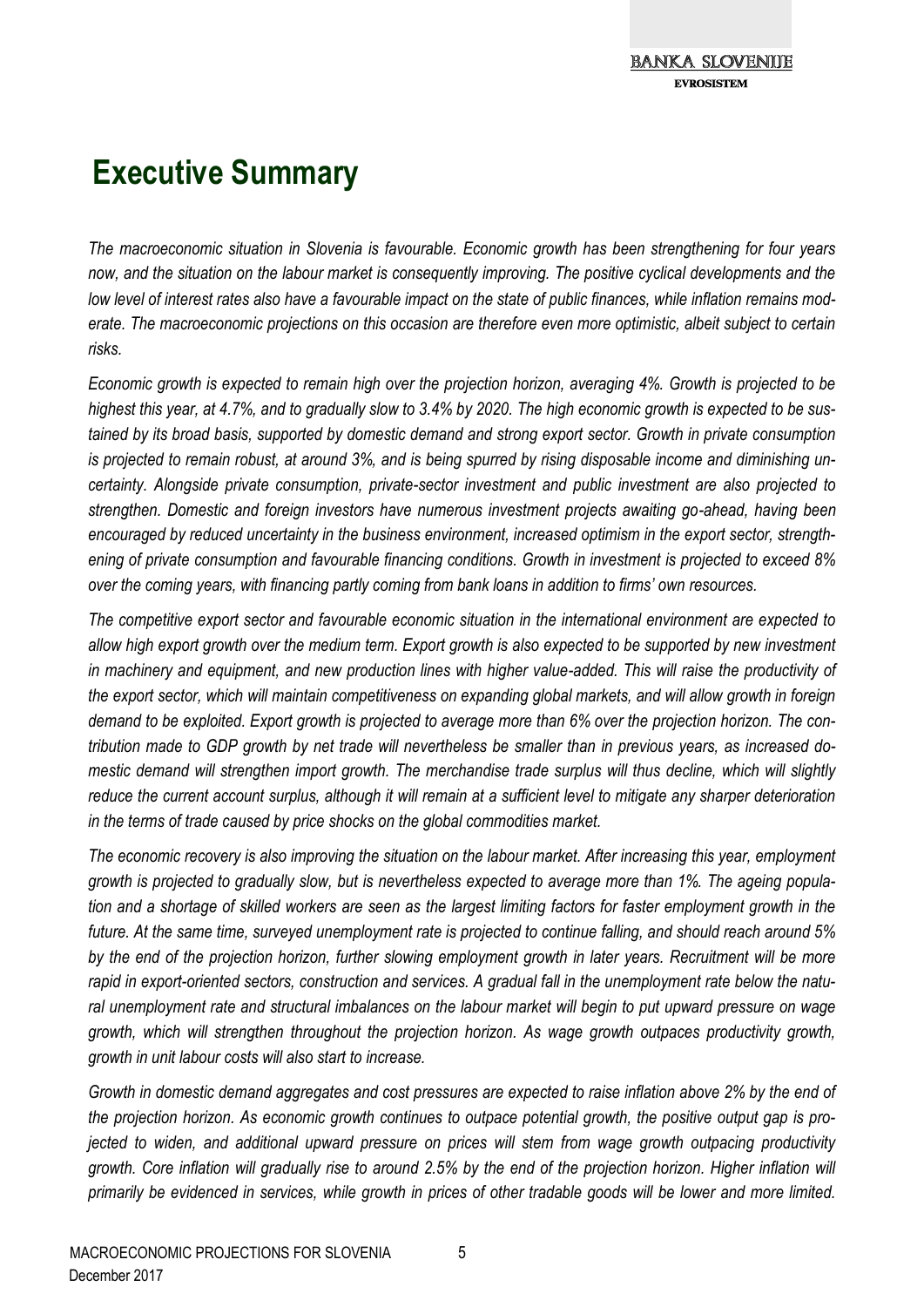#### **BANKA SLOVENIJE EVROSISTEM**

*After recording strong growth this year, energy and food prices are projected to play a less evident role in overall inflation in the coming years.*

*The majority of risks to the GDP growth and inflation projections are again on the upside. The largest risks to economic growth continue to come from the domestic environment, and are related to growth in private-sector investment and government investment. In the case of government investment, which involves large investment projects, the effects on GDP growth could be considerable. Employment growth and the reduction in general uncertainty are strengthening private consumption, which, given favourable financing conditions, could even be significantly higher, particularly in the light of potentially stronger wage growth. Faster wage growth and potential shocks in global commodity prices could cause inflation to be higher than currently projected.*

|                                          |         |                          |                   |        |        |                                                   |          | Projections |          |        |        |        |        |        |           |
|------------------------------------------|---------|--------------------------|-------------------|--------|--------|---------------------------------------------------|----------|-------------|----------|--------|--------|--------|--------|--------|-----------|
|                                          | 2011    | 2012                     | 2013              | 2014   | 2015   |                                                   | 2016     |             | 2017     |        | 2018   | 2019   |        | 2020   |           |
|                                          |         |                          |                   |        |        |                                                   | $\Delta$ | Dec.        | $\Delta$ | Dec.   | Δ      | Dec.   | Δ      | Dec.   | Δ         |
| <b>Prices</b>                            |         | annual average % changes |                   |        |        |                                                   |          |             |          |        |        |        |        |        |           |
| <b>HICP</b>                              | 2.1     | 2.8                      | 1.9               | 0.4    | $-0.8$ | $-0.2$                                            | 0.0      | 1.5         | $-0.2$   | 1.4    | $-0.2$ | 2.0    | $-0.1$ | 2.2    | $\cdots$  |
| HICP excluding energy                    | 1.0     | 1.8                      | 2.0               | 0.7    | 0.4    | 0.6                                               | 0.0      | 1.1         | $-0.3$   | 1.4    | $-0.4$ | 2.3    | $-0.1$ | 2.5    | .         |
| HICP energy                              | 8.8     | 9.0                      | 1.8               | $-1.4$ | $-7.8$ | $-5.2$                                            | 0.0      | 4.6         | 0.3      | 1.6    | 1.5    | $-0.3$ | $-0.3$ | $-0.3$ |           |
| Economic activity                        |         |                          |                   |        |        | y-o-y growth rates in % (unless stated otherwise) |          |             |          |        |        |        |        |        |           |
| GDP (real)                               | 0.6     | $-2.7$                   | $-1.1$            | 3.0    | 2.3    | 3.1                                               | 0.6      | 4.7         | 1.2      | 4.2    | 1.1    | 3.6    | 0.6    | 3.4    |           |
| Private consumption                      | 0.0     | $-2.4$                   | $-4.1$            | 1.9    | 2.1    | 4.2                                               | 1.4      | 3.2         | 0.2      | 3.2    | 0.4    | 2.9    | 0.3    | 2.8    | $\cdots$  |
| Government consumption                   | $-0.7$  | $-2.2$                   | $-2.1$            | $-1.2$ | 2.7    | 2.5                                               | $-0.1$   | 1.5         | 0.0      | 1.6    | 0.2    | 1.6    | 0.1    | 1.6    | .         |
| Gross fixed capital formation            | $-4.9$  | $-8.8$                   | 3.2               | 1.1    | $-1.6$ | $-3.6$                                            | $-0.5$   | 9.0         | 2.5      | 10.2   | 3.1    | 8.2    | 2.7    | 7.3    |           |
| of which Private sector                  | $-1.0$  | $-9.9$                   | 2.2               | $-4.2$ | 0.0    | 5.0                                               | $-1.6$   | 10.1        | 3.1      | 9.2    | 2.5    | 8.8    | 2.5    | 8.1    | .         |
| of which Government sector               | $-17.8$ | $-4.7$                   | 6.7               | 20.1   | $-6.3$ | $-29.9$                                           | 4.0      | 2.4         | $-3.8$   | 13.4   | 4.1    | 5.5    | 3.9    | 3.9    | $\cdots$  |
| Exports (goods and services)             | 6.9     | 0.6                      | 3.1               | 5.7    | 5.0    | 6.4                                               | 0.5      | 9.7         | 3.6      | 6.2    | 0.8    | 6.1    | 0.7    | 5.9    | .         |
| Imports (goods and services)             | 5.0     | $-3.7$                   | 2.1               | 4.1    | 4.7    | 6.6                                               | 0.4      | 9.4         | 3.0      | 6.4    | 0.4    | 6.5    | 0.8    | 6.2    |           |
| Contributions to real GDP growth         | in GDP  |                          | percentage points |        |        |                                                   |          |             |          |        |        |        |        |        |           |
| Domestic demand (ex cluding inventories) | $-1.2$  | $-3.6$                   | $-2.1$            | 1.0    | 1.3    | 2.1                                               | 0.7      | 3.6         | 0.6      | 3.8    | 0.7    | 3.4    | 0.7    | 3.2    | $\ddotsc$ |
| Net exports                              | 1.3     | 2.8                      | 0.8               | 1.4    | 0.6    | 0.4                                               | 0.1      | 1.1         | 0.8      | 0.4    | 0.4    | 0.3    | 0.1    | 0.3    |           |
| Changes in inventories                   | 0.6     | $-2.0$                   | 0.2               | 0.5    | 0.3    | 0.7                                               | $-0.1$   | 0.0         | $-0.1$   | 0.0    | 0.0    | 0.0    | 0.0    | 0.0    |           |
| Labour market                            |         |                          |                   |        |        | y-o-y growth rates in % (unless stated otherwise) |          |             |          |        |        |        |        |        |           |
| Unemployment growth (% of labour force)  | 8.2     | 8.9                      | 10.1              | 9.8    | 9.0    | 8.0                                               | 0.0      | 6.7         | $-0.6$   | 6.0    | $-0.4$ | 5.5    | $-0.5$ | 5.2    | .         |
| Total employ ment                        | $-1.7$  | $-0.9$                   | $-1.1$            | 0.4    | 1.2    | 1.9                                               | $-0.1$   | 2.8         | 0.7      | 1.9    | 0.6    | 1.0    | 0.1    | 0.6    | .         |
| Compensation per employee                | 1.5     | $-1.0$                   | 0.5               | 1.3    | 1.4    | 2.8                                               | 0.6      | 2.6         | $-0.2$   | 3.5    | 0.4    | 4.0    | 0.4    | 4.4    |           |
| Productivity                             | 2.4     | $-1.8$                   | 0.0               | 2.6    | 1.0    | 1.2                                               | 0.7      | 1.8         | 0.5      | 2.3    | 0.5    | 2.6    | 0.5    | 2.8    | $\cdots$  |
| Unit labour costs (ULC)                  | $-0.8$  | 0.8                      | 0.5               | $-1.2$ | 0.4    | 1.6                                               | $-0.1$   | 0.8         | $-0.7$   | 1.2    | $-0.1$ | 1.4    | $-0.1$ | 1.5    |           |
| <b>Balance of payments</b>               |         |                          |                   |        |        | y-o-y growth rates in % (unless stated otherwise) |          |             |          |        |        |        |        |        |           |
| Current account: in bn EUR               | 0.1     | 0.8                      | 1.6               | 2.2    | 1.7    | 2.1                                               | $-0.6$   | 2.7         | 0.2      | 2.8    | 0.4    | 2.8    | 0.5    | 2.9    | .         |
| in % GDP                                 | 0.2     | 2.1                      | 4.4               | 5.8    | 4.4    | 5.2                                               | $-1.6$   | 6.2         | 0.2      | 6.1    | 0.8    | 5.9    | 0.9    | 5.8    | .         |
| Terms of trade*                          | $-1.4$  | $-1.1$                   | 0.8               | 1.0    | 1.3    | 0.9                                               | 0.1      | -0.6        | 0.7      | $-0.3$ | 0.4    | $-0.3$ | 0.0    | $-0.2$ |           |

#### **Table 1: Macroeconomic projections for Slovenia, 2017–2020**

\* *Based on deflators from National Accounts data.*

Δ*: Difference between current projections and projections in Macroeconomic Projections for Slovenia, June 2017.*

*Source: Bank of Slovenia, Consensus Economics, Eurostat, JP Morgan, OECD Economic Outlook, SORS, ECB.*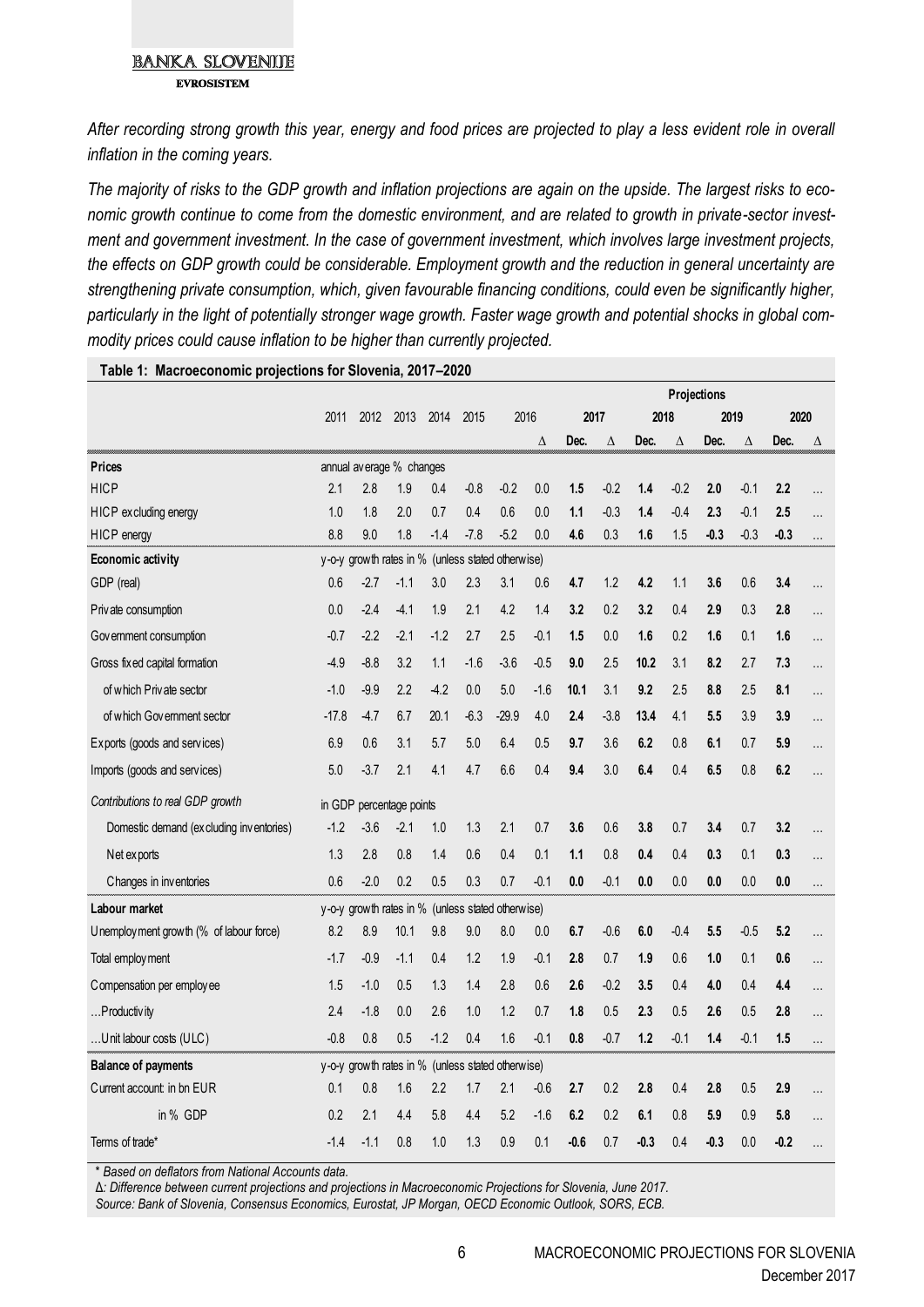## 1 **International Environment and External Assumptions**

*The global economy is estimated to maintain a solid pace of expansion throughout the projection horizon. GDP growth in the euro area is also expected to remain encouraging, and to be supported by a favourable outlook in domestic demand. The technical assumptions reflect a Brent crude oil price of around USD 60 per barrel, and an exchange rate of USD 1.17 per euro during the projection horizon.*

**The global economy is estimated to maintain a solid pace of expansion throughout the projection horizon.** According to the latest ECB projections, economic growth in the euro area is expected to remain encouraging, and to be supported by a favourable outlook in domestic demand, averaging close to 2%. The assumption for growth in foreign demand in Slovenia is consequently significantly higher than in previous years, which provides a sound basis for rapid growth in Slovenia's exports.

**The technical assumptions reflect a Brent crude oil price of around USD 60 per barrel, and an exchange rate of USD 1.17 per euro during the projection horizon.** The external technical assumptions<sup>1</sup> regarding the developments in primary commodity prices were determined on the basis of market expectations (average

movements) on futures markets over a two-week period before the cut-off date. It is assumed that the price of a barrel of Brent crude oil, which stood at USD 44 in 2016, will rise to just over USD 54 in 2017 and USD 61 in 2018, before falling to around USD 58 in 2019 and 2020. According to ECB methodology, the prices of other nonenergy primary commodities have been assumed to follow futures prices until the final quarter of 2018, and thenceforth to evolve in line with global economic activity. The technical assumption for the euro exchange rate against the US dollar is that it will remain unchanged over the projection horizon at the average levels prevailing in the two-week period ending on the cut-off date. This means that the euro is assumed to average USD 1.13 in 2017, and USD 1.17 in 2018, 2019 and 2020.

|                                                                                               |         |        |        |         |         | <b>Assumptions</b> |      |        |        |  |  |
|-----------------------------------------------------------------------------------------------|---------|--------|--------|---------|---------|--------------------|------|--------|--------|--|--|
|                                                                                               | 2012    | 2013   | 2014   | 2015    | 2016    | 2017               | 2018 | 2019   | 2020   |  |  |
| growth rates, % (if not specified otherwise)                                                  |         |        |        |         |         |                    |      |        |        |  |  |
| 4.2<br>3.8<br>3.5<br>3.4<br>3.7<br>3.8<br>4.0<br>3.9<br>World (excluding euro area) real GDP* |         |        |        |         |         |                    |      |        |        |  |  |
| Real GDP growth in Euro Area*                                                                 | $-0.9$  | $-0.3$ | 1.4    | 2.1     | 1.8     | 2.4                | 2.3  | 1.9    | 1.7    |  |  |
| Foreign demand for Slovenia                                                                   | 0.7     | 1.8    | 2.8    | 2.2     | 3.3     | 5.8                | 4.7  | 4.2    | 4.0    |  |  |
| Oil price (in USD/barrel)                                                                     | 112.0   | 108.8  | 98.9   | 52.4    | 44.0    | 54.3               | 61.6 | 58.9   | 57.3   |  |  |
| Oil price (in EUR/barrel)                                                                     | 87.1    | 82.0   | 74.5   | 47.2    | 39.8    | 48.2               | 52.5 | 50.2   | 48.9   |  |  |
| Oil price (in USD/barrel, annual percentage change)                                           | 0.9     | $-2.8$ | $-9.1$ | $-47.0$ | $-15.9$ | 23.3               | 13.4 | $-4.3$ | $-2.7$ |  |  |
| Exchange rate (EUR/USD)                                                                       | 1.29    | 1.33   | 1.33   | 1.11    | 1.11    | 1.13               | 1.17 | 1.17   | 1.17   |  |  |
| Non-energy commodity prices                                                                   | $-11.9$ | $-6.9$ | $-3.3$ | $-16.5$ | $-3.9$  | 7.9                | 3.3  | 3.4    | 4.3    |  |  |

**Table 2: Assumptions for factors from the international environment**

*Note: \* For the period 2012-2016, the European Commission is the source, and for the period 2017-2020, the ECB's projections are the source. Source: ECB, European Commission, Bank of Slovenia.*

<sup>1</sup>The technical assumptions are based on information available by the cut-off date of 22 November 2017.The assumptions for foreign demand for Slovenia and the external technical assumptions of medium-term projections of macroeconomic developments in Slovenia drawn up by the Bank of Slovenia within the framework of the ESCB are based on the harmonised forecasting assumptions within the framework of the ESCB. For more on the methodology, see the latest release of ESCB projections online (https://www.ecb.europa.eu/pub/projections/html/index.en.html), which is also available in Slovene.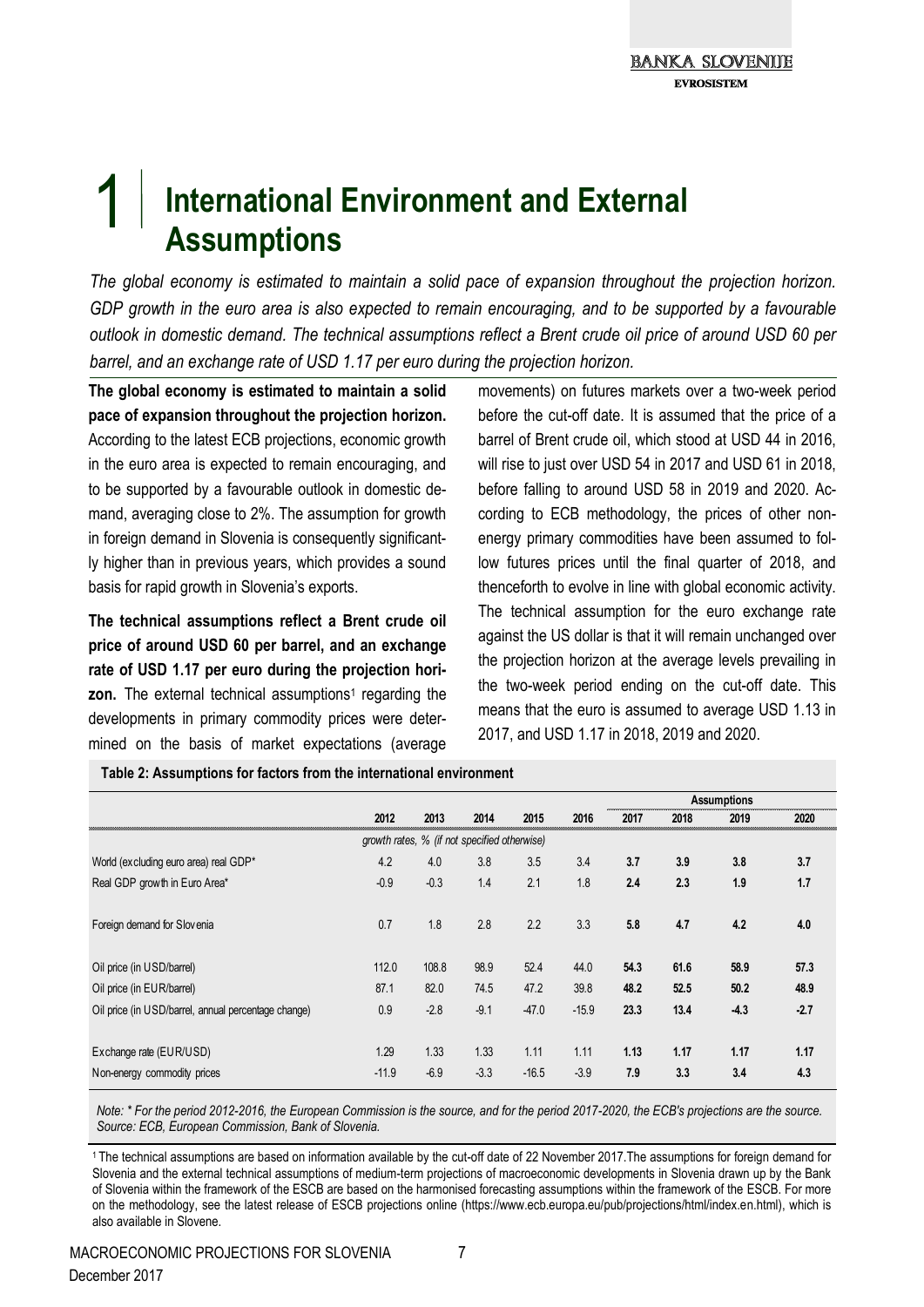## $2<sub>1</sub>$ **Projections**

*Economic growth is expected to remain high over the projection horizon, averaging around 4%, and to remain broadly based. Given the encouraging situation on the labour market, and the high level of consumer confidence compared to previous years, private consumption is expected to strengthen. Growth in private-sector investment is projected to intensify significantly over the next two years, before stabilising at around 8%. The progress of the investment cycle is displayed in the large number of new investment projects encouraged by the high levels of retained earnings in the corporate sector in previous years, low interest rates, lower corporate indebtedness and a sharp reduction in uncertainty in the business environment. After falling in 2016, government investment will strengthen again, primarily as a result of the increased disbursement of EU funds and the positive impact of parliamentary and local elections in 2018. The contribution to economic growth made by net exports is projected to increase this year. This is attributable to the significant increase in growth in foreign demand and the maintenance of exporters' competitive position on international markets. In the wake of strengthening domestic demand, import growth is also expected to be high. Stronger domestic activity is consequently expected to lead to a reduction in the contribution made by net exports over the medium term, and to a gradual decline in the current account surplus.*

*After the high levels in 2017, employment growth is expected to slow, primarily as a result of the demographic effects of the aging population and the more pronounced impact of structural imbalances on the labour market, already being reflected in a shortage of (skilled) labour. Given a rising inflation and growing productivity, the latter is projected to be one of the main factors in the gradual strengthening of wage growth over the projection horizon.*

*Economic growth and the strengthening cost pressures are expected to gradually raise core inflation. The latter is projected to strengthen throughout the projection horizon, and to become the most important factor in the overall growth in consumer prices as measured by the HICP. The contribution made to headline inflation by growth in energy prices is projected to be negligible after 2017. Headline inflation is consequently projected to fluctuate around 2% towards the end of the projection horizon.*

#### **2.1 Economic activity**

**Economic growth is expected to remain high over the projection horizon.** Stronger domestic demand and the favourable situation in the international environment are both expected to contribute to increased GDP growth in 2017. Growth in final household consumption and the continued strengthening of growth in private-sector investment, which began in the second half of 2015, are projected to remain significant factors in the domestic environment. The positive outlook in the international

environment is reflected in the favourable assumption for growth in foreign demand, while improvements in export efficiency are expected to continue supporting balanced and broadly based economic growth throughout the projection horizon. Growth is therefore expected to stand at 4.7% this year, and is projected to slow slightly in 2018, 2019 and 2020, although remaining above 3.4%.

**While the situation in the labour market remains encouraging, growth in private consumption is projected to remain around 3% throughout the projection horizon, and continue to be a significant factor in**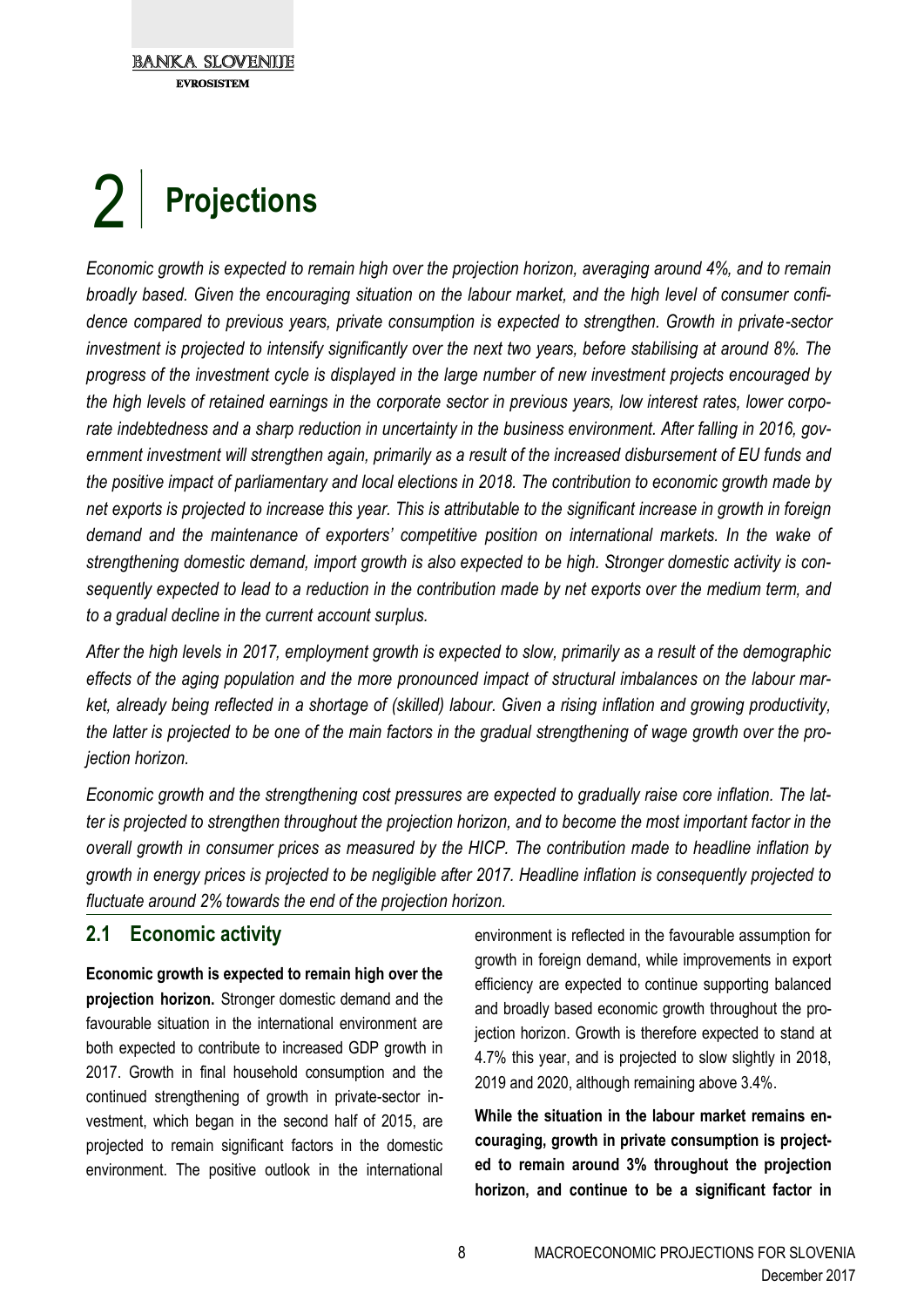#### **BANKA SLOVENIJE FVDACICTE**



**Figure 1: Projection of expenditure contributions to GDP growth** 

*Note: Due to rounding, sums of components may differ from aggregate values. Source: SORS, Bank of Slovenia projections.*

**GDP growth.** The favourable situation in the labour market is expected to be reflected in growth of household disposable income, which will be the result of the projected growth in wages and employment in both the private and the public sector. Growth in real disposable income is projected to average 3.3% over the projection horizon. Positive signs are also being seen in survey indicators (e.g. consumer confidence), which are showing record



low levels of uncertainty among consumers, while growth in consumer loans is also anticipated.

**Final government consumption will grow moderately over the projection horizon.** Real growth in government consumption is estimated at 1.5% in 2017. Growth is expected to remain at a similar level between 2018 and 2020. This is the second consecutive year where a significant growth in wages and employment in the government sector occurred. The latter was unchanged in 2015, before rising by 1.6% in 2016, and by 1.8% over the first nine months of 2017. Employment is expected to continue rising over the projection horizon, although growth from 2018 to 2020 is projected to be slower than in the two preceding years, at annual rates of between 0.5% and 1%. Having risen significantly in 2016 and 2017 as a result of the gradual relaxation of austerity measures, the average wage<sup>1</sup> will record an average annual growth of around 4% over the remainder of the projection horizon,<sup>2</sup> comparable to the rate projected for the private sector. The growth in government consumption is also attributable to expenditure on intermediation consumption and expenditure on social transfers in kind.



<sup>1</sup>The analysis uses national accounts figures, where the average wage is calculated as compensation of employees per employee.

<sup>2</sup> The average wage in the government sector grew more slowly in 2017 than predicted in the previous projections, for which reason the rate was revised downwards. The projection for wage growth in the government sector in 2018 has been revised upwards in light of the agreements reached and the increased upward pressures on wages. Slightly more funds were earmarked for the elimination of wage anomalies up to and including the 26th wage grade under the agreement of July 2017 than had initially been agreed for the elimination of all wage anomalies. Negotiations on public sector pay are still in progress. The negotiations are addressing the following points: a) the elimination of anomalies in the valuation of positions above the 26th wage grade; b) the elimination of anomalies in the valuation of positions that in terms of content, complexity or any other circumstance are comparable to that of a physician; c) the abolition of the remaining austerity measures (the freeze on payments of ordinary performance bonuses, reduced payments of bonuses for increased workload, lower premiums for collective voluntary supplementary pension insurance).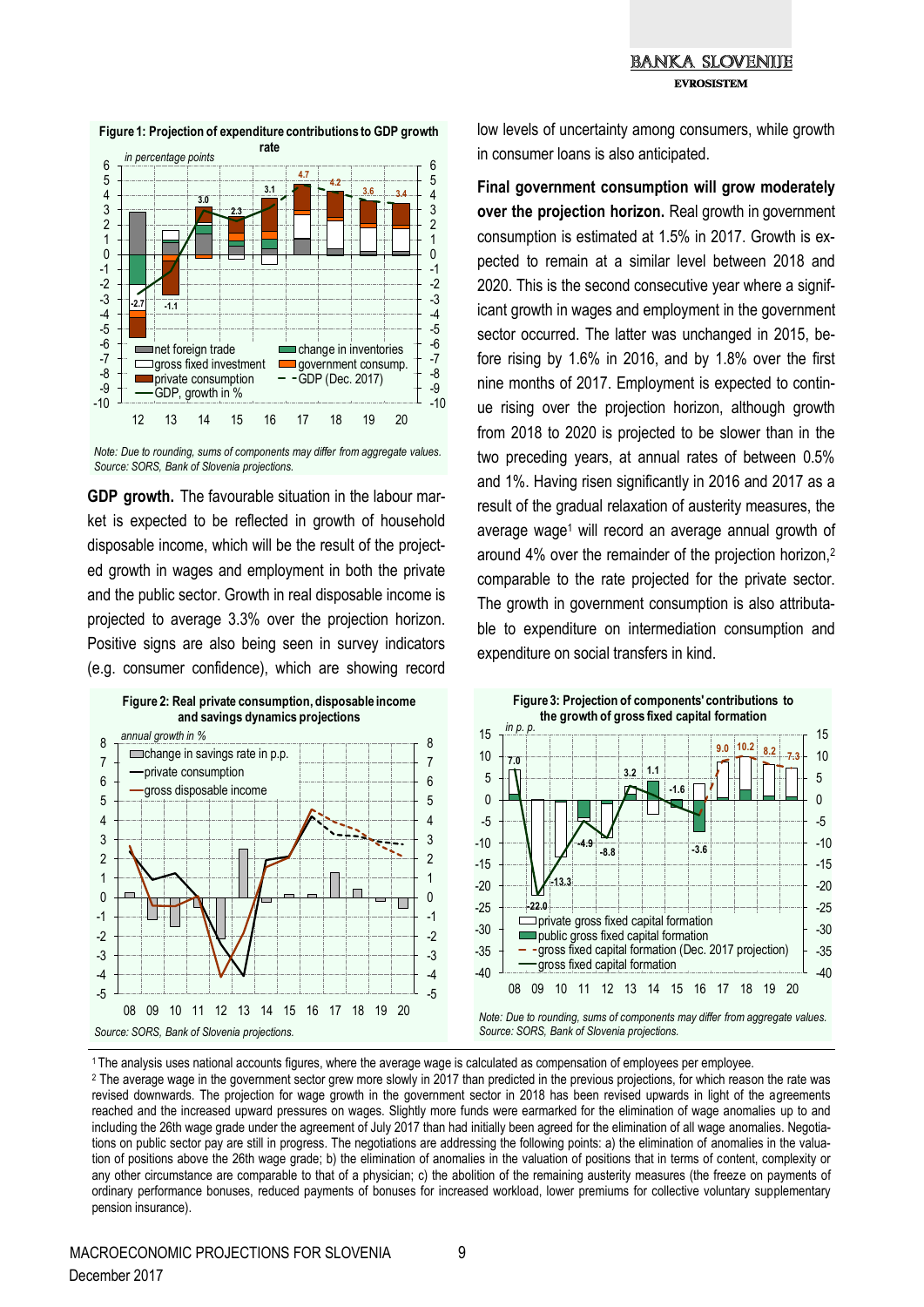**FVDOCICTEM** 



*Source: SORS, EC – Ameco database, Bank of Slovenia projections.*

**Under the influence of the pick-up in the investment cycle, growth in private-sector investment is projected to intensify significantly in this and the next year, before gradually stabilising around 8% in 2019 and 2020.** Growth in private-sector investment (primarily in machinery and equipment in the first period of the projection horizon) will be encouraged by the corporate sector's high levels of retained earnings, low interest rates and improved access to bank financing, low corporate indebtedness, and the anticipated strengthening of domestic and foreign demand. The optimism about future investment activity is also being supported by the results of surveys showing low uncertainty, a high level of new orders, and sufficient availability of financial resources. In light of the increased demand for real estate, further growth in household disposable income and the favourable financing conditions, a new cycle of private-sector investment in residential real estate is expected to take off, particularly in the second half of the projection horizon.

**Government investment will strengthen significantly over the projection horizon, particularly in 2018, as a result of the faster disbursement of EU funds and the effect of the electoral cycle.** General government investment has strengthened slowly this year after a sharp fall in 2016, when it fell to its lowest level as a share of



*Source: SORS, Bank of Slovenia projections.*

GDP according to available figures. The growth rate in 2017 has nevertheless been revised downwards relative to the previous projections owing to slower disbursement of EU funds, and revised upwards in the remaining years of the projection period. The disbursement of EU funds is slowly increasing, although 45% of the total available funds from the new financial framework 2014-2020 had already been disbursed by the end of September 2017.<sup>3</sup> Investment at the local level is also expected to strengthen in 2018, as usually during elections periods. Government investment is projected to strengthen from 3.2% of GDP in 2016 to 3.5% of GDP in 2020.

**The contribution made to economic growth by net exports is projected to slightly increase this year in light of the favourable situation in the international environment, but is also expected to decline in the coming years as a result of stronger domestic demand**. Export growth is expected to be high over the projection horizon, given the favourable outlook for growth in foreign demand, and will remain around 6% between 2018 and 2020. Given the further strengthening of the components of domestic demand, import growth is expected to be slightly higher than export growth, which will gradually reduce the current account surplus. The latter is projected to decline from 6.2% of GDP this year to 5.8% of GDP in 2020. The narrowing of the current account

<sup>&</sup>lt;sup>3</sup> Source: Report on the Implementation of European Cohesion Policy 2014-2020 for the period of January 2014 to September 2017 (Priorities Investment, Jobs and Growth), Government Office for Development and European Cohesion Policy (http://www.svrk.gov.si/fileadmin/svrk.gov.si/ pageuploads/Dokumenti\_za\_objavo\_na\_vstopni\_strani/Porocilo\_o\_izvajanju\_EKP\_2014-2020\_januar\_2014\_september\_2017.pdf).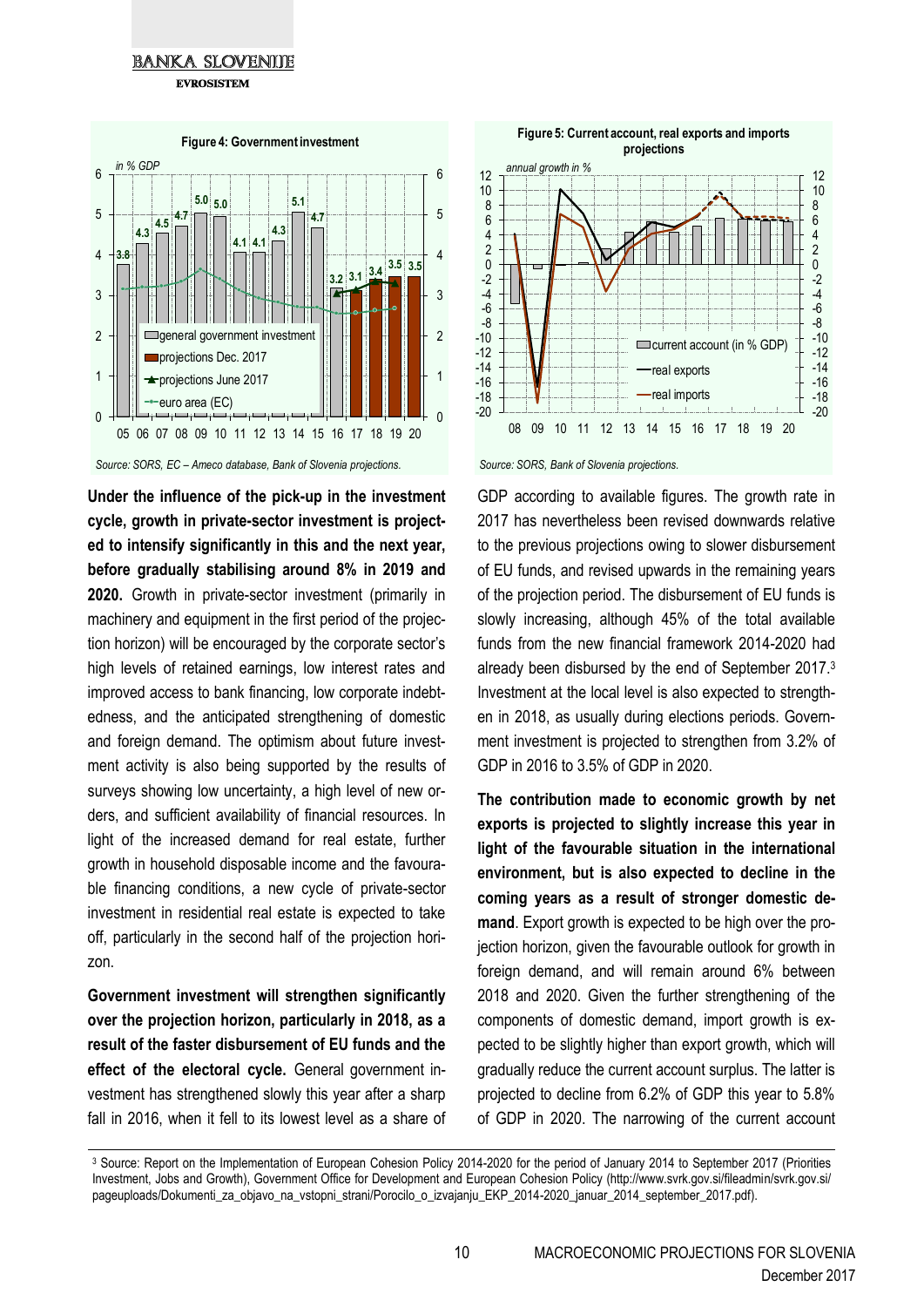

*Note: Due to rounding, sums of components may differ from aggregate values. Source: SORS, Bank of Slovenia.*

surplus will be slowed by the gradual reduction in deficit in primary income as a result of the restructuring of foreign debt in the low interest rate environment.

**Compared with the June projections, the economic growth projections for all three years have been revised upwards, most notably for 2017 and 2018.** The improved economic growth projection for 2017 is primarily due to a stronger increase in private-sector investment and a larger contribution by net exports in the first three quarters of this year than had been expected in the previous projections. In light of the favourable situation in the domestic business environment, the contribution made to total GDP growth by gross fixed capital formation is projected to be slightly stronger over the remainder of the projection horizon, from both private-sector and stronger government investment as a result of the faster disbursement of EU funds from the European financial framework 2014-2020. Growth in private consumption is also expected to be slightly stronger than previously projected. Growth in gross fixed capital formation and growth in private consumption will both be supported by strengthening bank lending.

#### **2.2 Labour market**

**Although the effects of the structural imbalances on the labour market became more pronounced in the first three quarters of this year, there has not yet been any significant impact on dynamics in wages and employment.** Employment, according to the national accounts figures, has been growing in year-on-year terms since 2014 at increasing rates. Year-on-year growth over the first three quarters of this year averaged 2.8%. Employment grew more quickly in the private than in the government sector. According to SURS survey data, employment growth can also be expected in the final quarter, partly as a result of measures taken on the labour market and this year's reform of labour legislation.4 Unemployment has continued to fall this year. The surveyed unemployment rate fell to 6.3% in the third quarter, only 2 percentage points above its pre-crisis low. With unemployment falling rapidly, the problem of a shortage of (skilled) labour intensified,<sup>5</sup> and firms are increasingly compensating by recruiting foreign workers. The domestic population also responded to the increased demand for labour by increasing their participation in the labour market. Employment growth was only partly tracked by wage growth, which averaged 2.3% in year-on-year terms



<sup>4</sup> The active labour market programmes will notably feature measures targeting the young and older workers, the low-skilled and the long-term unemployed, while funding for active labour market programmes in 2017 and 2018 will also be increased. Meanwhile, a mini reform of the labour market was implemented in September of this year by passing the Act Amending the Labour Market Regulation Act. It introduces a requirement to register as a job-seeker during the notice period of the previous employment, and provides incentives for low-skilled and medium-skilled recipients of cash benefits to seek employment.

<sup>5</sup> According to SURS business tendency survey data, during the first three quarters of this year the effects of structural imbalances increased significantly in all sectors covered by the survey.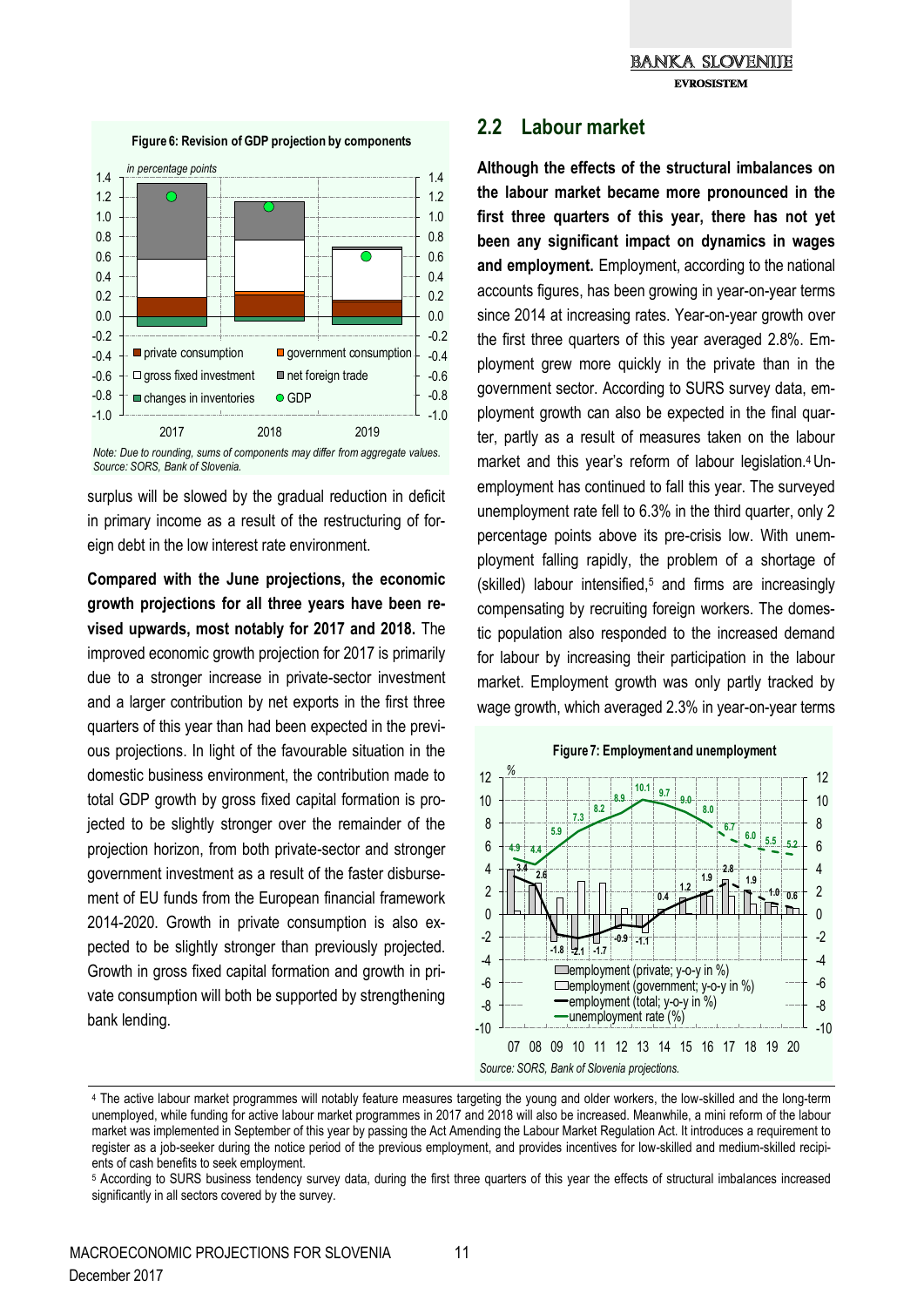#### **BANKA SLOVENIJE FVDACICTEM**



**Figure 8: Projection of compensation per employee growth**

over the first three quarters of the year. The relatively low growth is also attributable to the majority of hiring occurring in sectors with below-average wage. This year wages in the government sector are again growing faster than those in the private sector, owing to the abolition of austerity measures and the elimination of wage anomalies.<sup>6</sup>

**After the high levels of 2017, employment growth is expected to slow.** As the number of unemployed is an-

#### **Methodological note: Decomposition of compensation per employee growth**

The decomposition of nominal growth in compensation per employee is based on an estimate of the Phillips curve and the calculation of the contributions to growth according to the methodology presented by Yellen (2015).<sup>1</sup> The method of least squares is used to estimate an equation in which annualised quarterly growth in compensation per employee (*Wt*) is explained by (i) its first lag  $(W<sub>t-1</sub>)$ ; (ii) the first lag of the surveyed unemployment rate (γ<sub>t-1</sub>); (iii) annualised quarterly real productivity growth (*Prodt*); and (iv) the four-quarter moving average of year-on-year growth in the harmonised index of consumer prices  $(\pi_t)$ . The following equation was estimated on the basis of quarterly figures for the period of 2001 Q1 to 2017 Q3 :



*equation. The positive residual in 2017 is related to the expected high year-end bonus payments, whereas in comparison to 2016 the residual in 2017 is lower due to growing employment of foreign workers and increasing labour market participation rate, which adversely affect the growth of wages.*

*Source: Eurostat, Bank of Slovenia calculations.*

ticipated to fall and the labour force participation rate to rise, employment growth is expected to reach 2.8% in 2017, its highest rate since 2007.<sup>7</sup> The high growth projections for employment primarily reflects the booming economic climate. Despite the relaxation of restrictions on new hires in the government sector, employment growth in the private sector has been significantly higher this year, primarily as a result of the replacement of jobs lost during the crisis, although the gap is projected to begin

The contributions of the various factors to compensation per employee growth are calculated by means of dynamic simulations for each explanatory variable separately. A value of zero is ascribed to each explanatory variable, and the difference between the observed growth in compensation per employee and the simulated figure, obtained without the explanatory variable in question, is calculated. The difference represents the contribution made by the explanatory variable that is set at zero in the simulation. Growth in compensation per employee is presented graphically in the form of deviations in average year-on-year growth from the corresponding longterm average. It is a similar case for the illustration of the contributions.

$$
W_t = b_1 + b_2 W_{t-1} - b_3 \gamma_{t-1} + b_4 \text{Prod}_t + b_5 \Pi_t + \epsilon_t
$$

<sup>1</sup> Yellen, J.L. (2015). Inflation Dynamics and Monetary Policy. Speech at the Philip Gamble Memorial Lecture. Amherst: University of Massachusetts.

<sup>&</sup>lt;sup>6</sup> The measure targeted the elimination of wage anomalies for employees up to the 26th wage grade and officials, who gained the entitlement to higher wages on 1 July 2017. Employees received their higher payments, together with a back settlement for July and August, in September. <sup>7</sup> The reactivation of inactive people who were deterred from seeking work during the crisis is expected to contribute significantly to the rise in the labour force participation rate over the projection horizon. In addition to reactivation, the effects of the pension reform of 2012 are also expected to raise the participation rate.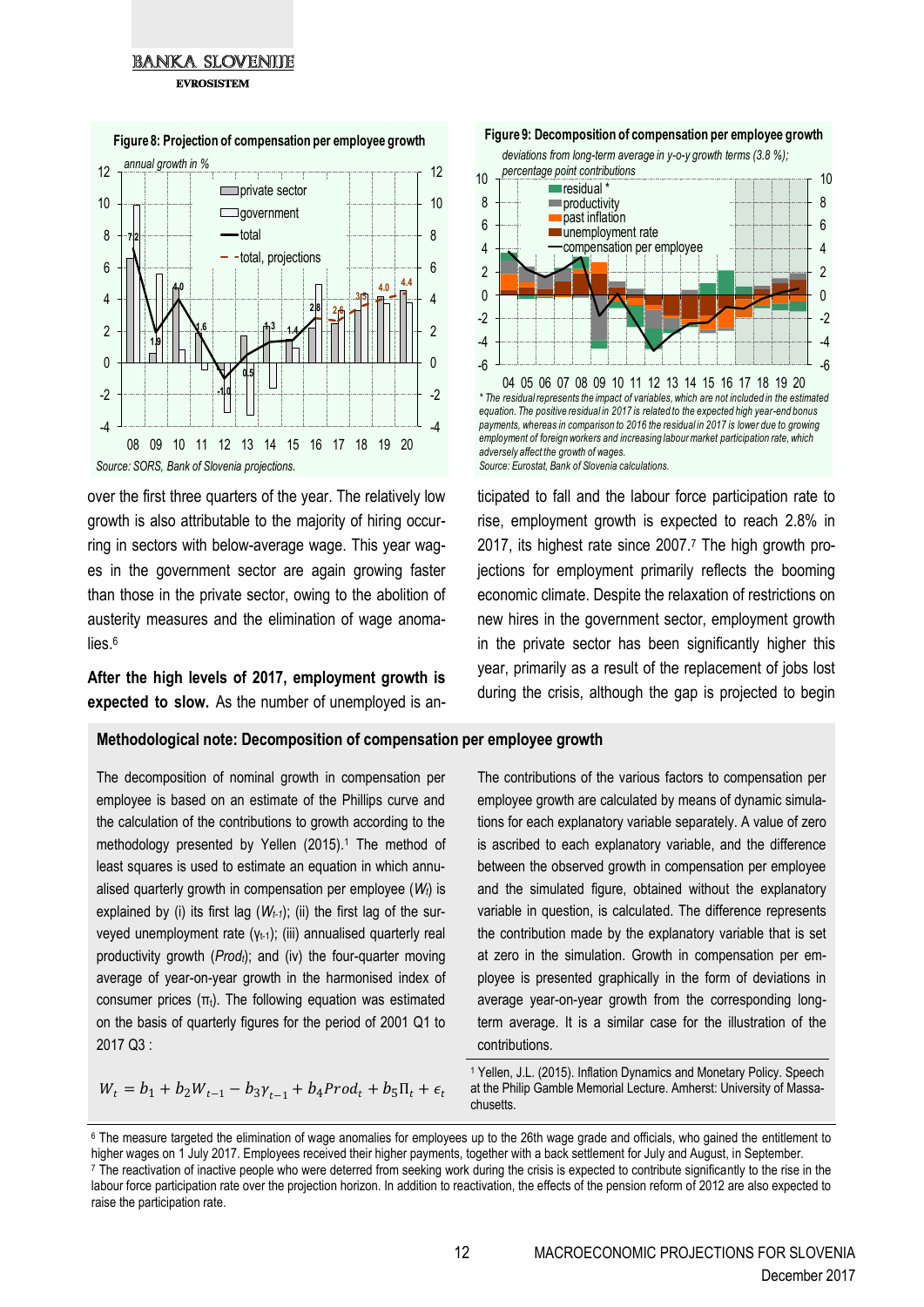#### **BANKA SLOVENIJE FVDACICTEM**

narrowing. Employment growth is expected to gradually slow between 2018 and 2020 as a result of a slowdown in economic growth, the demographic effects of the ageing population, and the growing impact of structural imbalances on the labour market. In light of the favourable realisation of economic growth and employment in the first three quarters of this year, the favourable employment expectations, the heavy hiring of foreign nationals, and the anticipated sustained growth in the labour force participation rate, the employment projections for the 2017 to 2019 period has been revised upwards.

**Despite the anticipated bonus payments at the end of the year, wage growth this year is expected to remain at the level of last year, but is then projected to gradually strengthen.** Over the projection horizon wage growth is expected to be driven by rising inflation, productivity growth and a persistent decline in the labour supply. Wage growth in 2017 will be similar to last year's (2.6%), although the sectoral dynamics will be slightly different. Wage growth in the government sector in the first half of the year was lower compared to last year, despite the further relaxation of austerity measures and elimination of wage anomalies. By contrast, a sufficient supply of labour means that there are not yet any major upward pressures on wage growth in the private sector. The first significant pick-up in wage growth is expected as early as the final quarter of this year, primarily as a result of the anticipated

#### **Table 3: Inflation projections**

high growth in bonus payments, which along with good business results is attributable to a reduction in the taxation of performance-related bonus payments. In 2018, before the initiation of a new political cycle, the favourable economic growth is expected to exhibit increased upward pressure on wage growth, which is projected to reach 3.5%. The rate is projected to strengthen further in 2019 and 2020, particularly in the private sector. The wage growth projections for 2018 and 2019 has been revised upwards relative to the previous projections, owing to the more favourable economic situation, and the larger shortage of labour supply, which is increasing workers' negotiating power.

#### **2.3 Inflation**

**Year-on-year inflation as measured by the HICP this year is projected to be slightly higher than the following year, as a result of one-off external factors, but is projected to rise again in 2020 and exceed 2%.** After recording high rates in the first quarter of this year, inflation slowed to around 1.4%. Inflation this year has been profoundly under the influence of external factors, most notably rising oil prices on global markets and hikes in prices of unprocessed food. By contrast, the relatively low wage growth, moderately low input costs, as well as high corporate revenues are not exerting much pressure on

|                                         |        |        |        |        |        | 2017   |        | 2018 |        | 2019   |        | 2020   |          |
|-----------------------------------------|--------|--------|--------|--------|--------|--------|--------|------|--------|--------|--------|--------|----------|
|                                         | 2012   | 2013   | 2014   | 2015   | 2016   | Dec.   | Δ      | Dec. | Δ      | Dec.   | Δ      | Dec.   | Δ        |
| average annual growth, %                |        |        |        |        |        |        |        |      |        |        |        |        |          |
| Consumer prices (HICP)                  | 2.8    | 1.9    | 0.4    | $-0.8$ | $-0.2$ | 1.5    | $-0.2$ | 1.4  | $-0.2$ | 2.0    | $-0.1$ | 2.2    | $\cdots$ |
| food                                    | 4.7    | 4.9    | 0.8    | 0.9    | 0.5    | 2.2    | 0.0    | 2.0  | $-0.1$ | 2.2    | 0.1    | 2.1    |          |
| energy                                  | 9.0    | 1.8    | $-1.4$ | $-7.8$ | $-5.2$ | 4.6    | 0.3    | 1.6  | 1.5    | $-0.3$ | $-0.3$ | $-0.3$ |          |
| other goods                             | $-0.2$ | $-0.8$ | $-1.0$ | $-0.6$ | $-0.5$ | $-0.7$ | $-0.5$ | 0.2  | $-0.3$ | 0.9    | 0.0    | 1.3    |          |
| services                                | 1.5    | 2.3    | 1.8    | 0.9    | 1.6    | 1.8    | $-0.2$ | 2.0  | $-0.5$ | 3.4    | $-0.2$ | 3.6    |          |
| Core inflation indicators (HICP)        |        |        |        |        |        |        |        |      |        |        |        |        |          |
| ex cluding energy                       | 1.8    | 2.0    | 0.7    | 0.4    | 0.6    | 1.1    | $-0.3$ | 1.4  | $-0.4$ | 2.3    | $-0.1$ | 2.5    |          |
| excl. energy and unprocessed food       | 1.5    | 1.4    | 0.9    | 0.4    | 0.6    | 0.8    | $-0.4$ | 1.2  | $-0.5$ | 2.3    | $-0.1$ | 2.5    |          |
| excl. energy, food, alcohol and tobacco | 0.7    | 0.9    | 0.6    | 0.3    | 0.7    | 0.7    | $-0.4$ | 1.2  | $-0.4$ | 2.3    | $-0.2$ | 2.6    |          |

Δ*: difference between current projections and projections in Macroeconomic Projections for Slovenia, June 2017. Source: SORS, Bank of Slovenia.*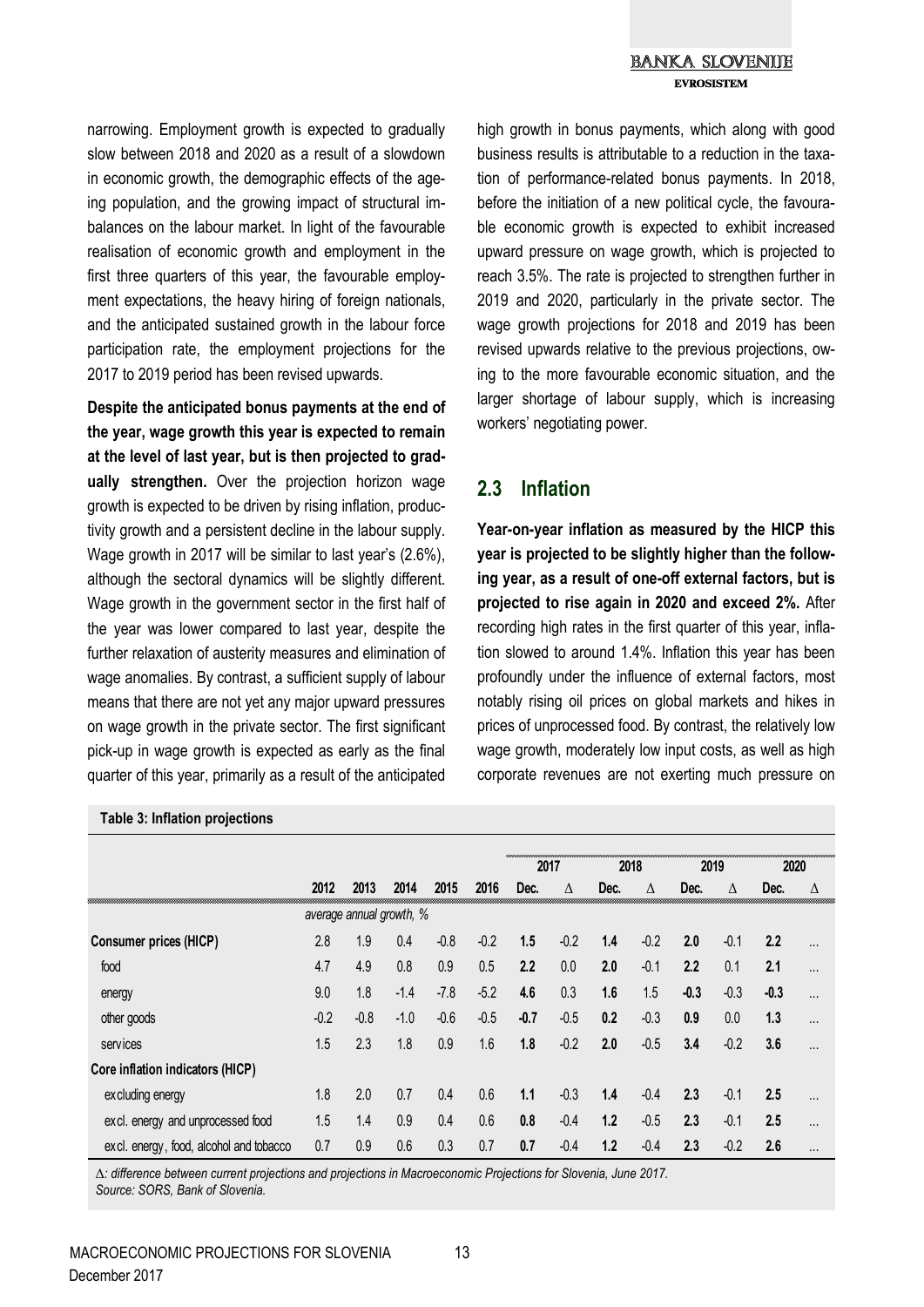#### **BANKA SLOVENIJE EVROSISTEM**



*Note: Due to rounding, sums of components may differ from aggregate values. Source: SORS, Bank of Slovenia projections.*

domestic inflation for the moment. Inflation is thus projected to reach 1.5% this year, before declining slightly next year as a result of a base effect, particularly in import prices. Towards the end of the projection horizon inflation is expected to exceed the monetary policy target, at least temporarily, in the wake of solid economic growth and slightly higher wage growth.

**Year-on-year growth in energy prices will contribute significantly to overall growth in consumer prices this year, but their contribution will then decline.** This year's year-on-year growth in energy prices has been attributable to a base effect, particularly at the beginning of the year, and a rise in oil prices in the autumn months. This year's average growth in energy prices will be significantly higher than last year, and is projected to reach 4.6%. The increase in prices in recent months will also result in higher energy prices in 2018, but they are then expected to remain unchanged in 2019 and 2020, in line with the assumptions.

**Economic growth and strengthening cost pressures are expected to gradually raise core inflation over the projection horizon.** Growth in core inflation indicators will remain below 1% overall this year, and will then gradually rise over the next three years to reach 2.6% in 2020. The main driver of this growth domestically is expected to be the wage growth, which is projected to support the growth in private consumption at a relatively high level. The projected labour market dynamic will also in-



*Note: Due to rounding, sums of components may differ from aggregate values. Source: SORS, Bank of Slovenia.*

crease cost pressures at firms, which will reflect in rising unit labour costs rise over the projection horizon. These developments are projected to result in higher growth in services prices; a growth which still persists below its long-term average despite the favourable economic situation. Most of the growth in services prices stems from the dynamics of the public services prices rather than prices of market services, which are expected to increase in the coming years. Year-on-year growth in services prices is projected to rise over the projection horizon from 1.8% this year to 3.6% in 2020. After falling for several years, prices of non-energy industrial goods will also gradually rise, as firms pass through a part of their rising labour costs and commodity costs into final prices. This passthrough will be limited, as competition is rising, partly on account of ever-increasing online sales. Growth in prices of non-energy industrial goods is projected to rise to around 1.3% by the end of the projection horizon.

**There has been no significant change in the inflation projection since the June projections.** The revisions are primarily due to the significantly lower realisation of growth in prices of processed food, non-energy industrial goods and services. The main surprises were low growth in services prices (as a result of the relatively low real growth in average wages) and the slightly higher growth in energy prices, which to a great extent have not yet passed through into final prices for the consumer. In addition to the impact of the pass-through from 2017, the revision to the inflation projections for 2018 and 2019 reflects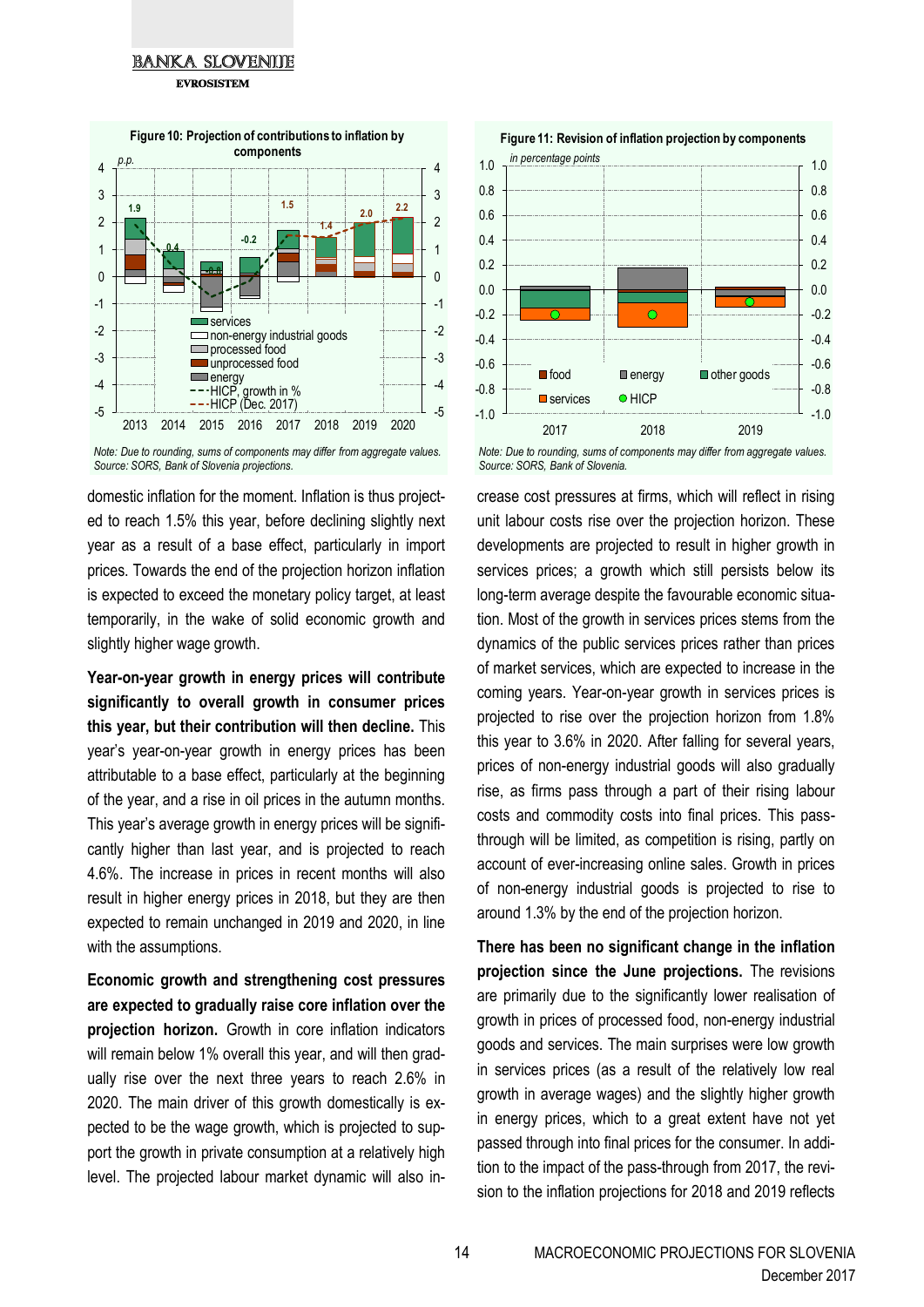

the expectation of a more gradual impact from private consumption on growth in core inflation, particular on growth in services prices and prices of other goods, which are also under the influence of ever-increasing competition in the retail sector, primarily as a result of the aforementioned increase in online commerce.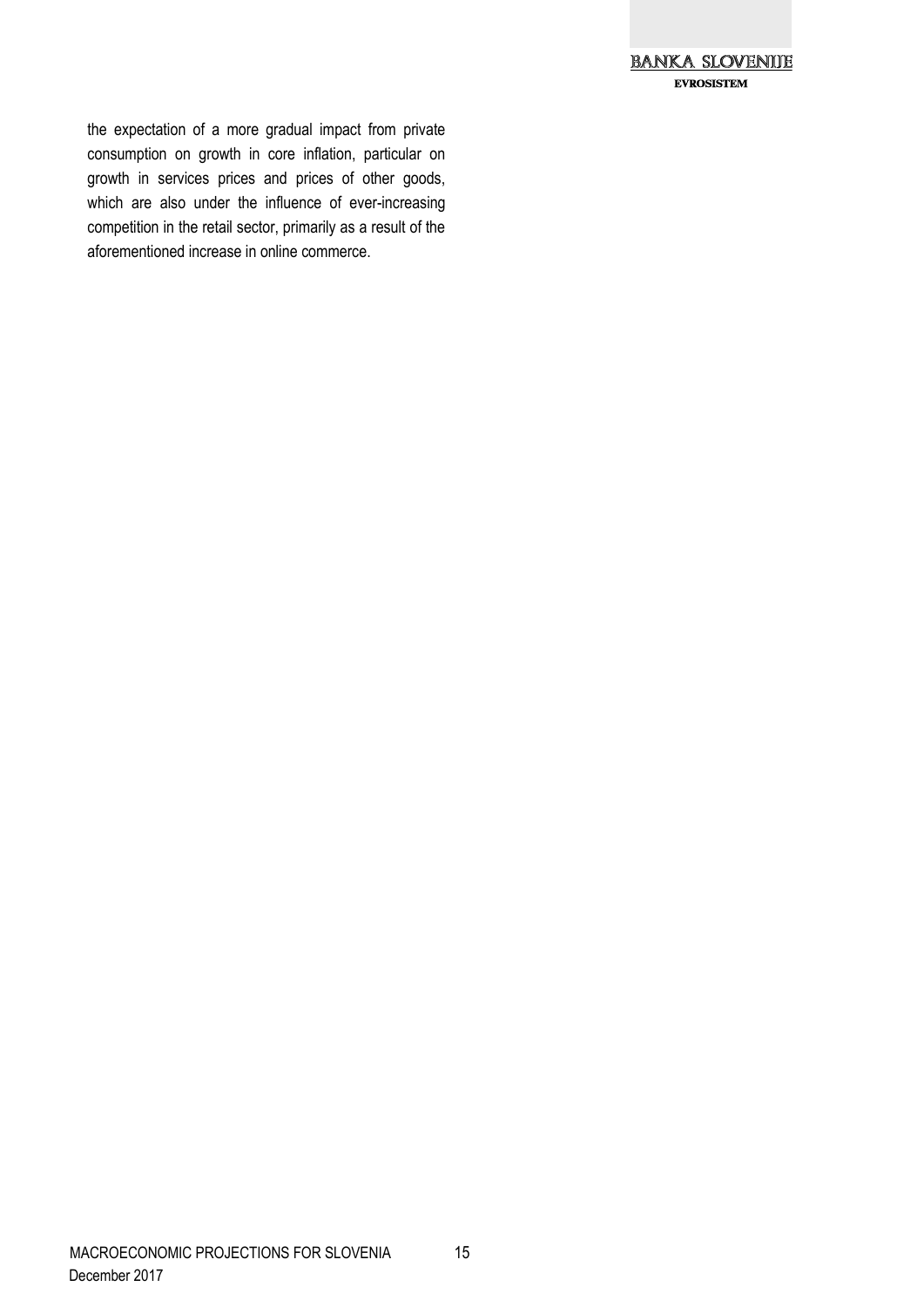**BANKA SLOVENIJE FVDOCICTEM** 

## 3 **Risks and Uncertainties**

*The risks accompanying the current projections of economic growth and inflation are slightly tilted to the upside. The domestic risks surrounding economic growth primarily relate to investment activity by the private sector and by the government sector, while the main risks from the external environment come from the uncertain geopolitical situation in Europe and Asia. The risks to the inflation projections are on the upside, and are primarily related to the uncertainty surrounding energy prices and potentially faster economic growth. The structural imbalances on the labour market could be reflected in greater upward pressure on wages, which could further encourage faster growth in prices over the projection horizon.*

**The risks related to the economic growth projections are slightly on the upside.** The risks suggesting faster economic growth come primarily from the domestic environment, and mainly relate to investment activity by the private sector and the government sector. Given the current favourable situation in the domestic economy and the international environment, the positive outlook with regard to firms' new orders, the high utilisation of production capacity, and the revival of credit growth, investment activity by the private sector could be even stronger than expected. A potential higher increase in government investment could primarily be caused by faster disbursement of EU funds, and the increased investment in local infrastructure that is typical of the electoral cycle. In addition, there is significant risk to the growth projections, coming from the labour market, where increased upward pressure on wages could come from a faster-thanexpected fall in unemployment and longer-term structural imbalances on the labour market. The introduction of structural reforms could lead to slightly lower economic growth in the short term, in particularly in the second half of the projection horizon. The need for further structural adjustments in public finances in connection with meeting the fiscal target could slightly reduce growth in government consumption. The main downside risks come from the external environment, and relate to changes in the political environment in certain advanced economies (Spain, Brexit), and the geopolitical situation in the Middle East, in Ukraine and in the Korean peninsula. The risk of



a sudden tightening of global financial conditions should also be noted.

**The risks surrounding the inflation projections are also slightly on the upside.** The main risk from the external environment reflects potentially higher growth in oil prices and prices of other primary commodities, which could be reflected in higher energy prices in Slovenia. The largest domestic risks relate to growth in domestic demand, most notably investment, which could exceed current expectations. Consequently, upward pressures on wages could be somewhat stronger, which would be reflected in additional growth in consumer prices.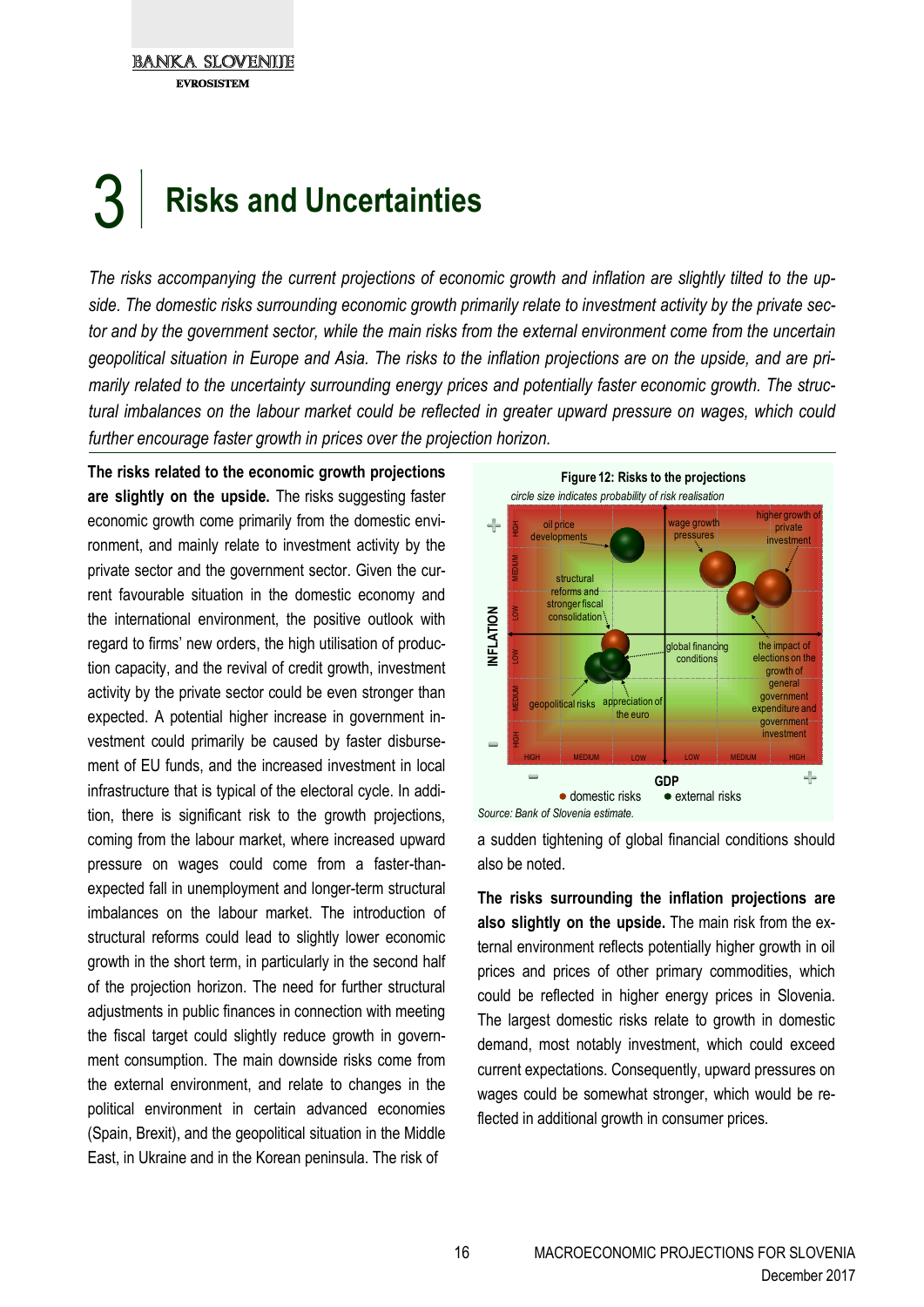## $\vert 4 \vert$ **Comparison Between Institutions**

*In the latest projections of economic growth for the 2017 to 2020 period the expectations regarding economic activity have been revised upwards, with domestic institutions disclosing greater optimism on average than foreign institutions. The average Bank of Slovenia projections over the specified period are 0.5 percentage points above the average of the projection range for the individual year. In the inflation projections for the 2017 to 2020 period, all the institutions are predicting a gradual recovery of price growth towards the medium-term objective set by the European Central Bank (with the exception of the OECD's projection profile for 2019). A comparison of projection accuracy between the institutions<sup>1</sup> reveals that in every observation period (2001 to 2016, the entire period excluding 2008 and 2009, and 2009 to 2016) the Bank of Slovenia was among the most accurate in projecting real GDP growth and consumer price inflation.*

### **4.1 Comparison of projections between institutions**

**The institutions have revised their economic growth projections upwards over the entire projection horizon, and the projections of the domestic institutions are more optimistic on average than those of the foreign institutions.** According to the most recent projections available, the highest economic growth for 2017 is projected by the OECD at 4.9%, which is 0.4 percentage



points above the middle of the range of all projections for the current year. The lowest projections for 2017 are presented by the EBRD and the IMF, at 4.0%. The Bank of Slovenia projection is 0.2 percentage points above the average projection for the current year, at 4.7%. The highest economic growth projection for the next year is 4.3% by the OECD, followed by 4.2% by the Bank of Slovenia, which is 0.5 percentage points above the middle of the range of all projections for the year in question. The lowest projection is that of the IMF, at just 2.5%. Projec-



<sup>1</sup>Eight institutions that draw up macroeconomic projections for Slovenia are included in the comparative analysis of current projections of real GDP growth and consumer price inflation (seven institutions for the latter): Consensus Economics, the European Bank for Reconstruction and Development (EBRD), the Economics Institute of the Faculty of Law (EIPF), the European Commission, the International Monetary Fund (IMF), the Organisation for Economic Cooperation and Development (OECD), the Institute of Macroeconomic Analysis and Development (IMAD) and the Bank of Slovenia.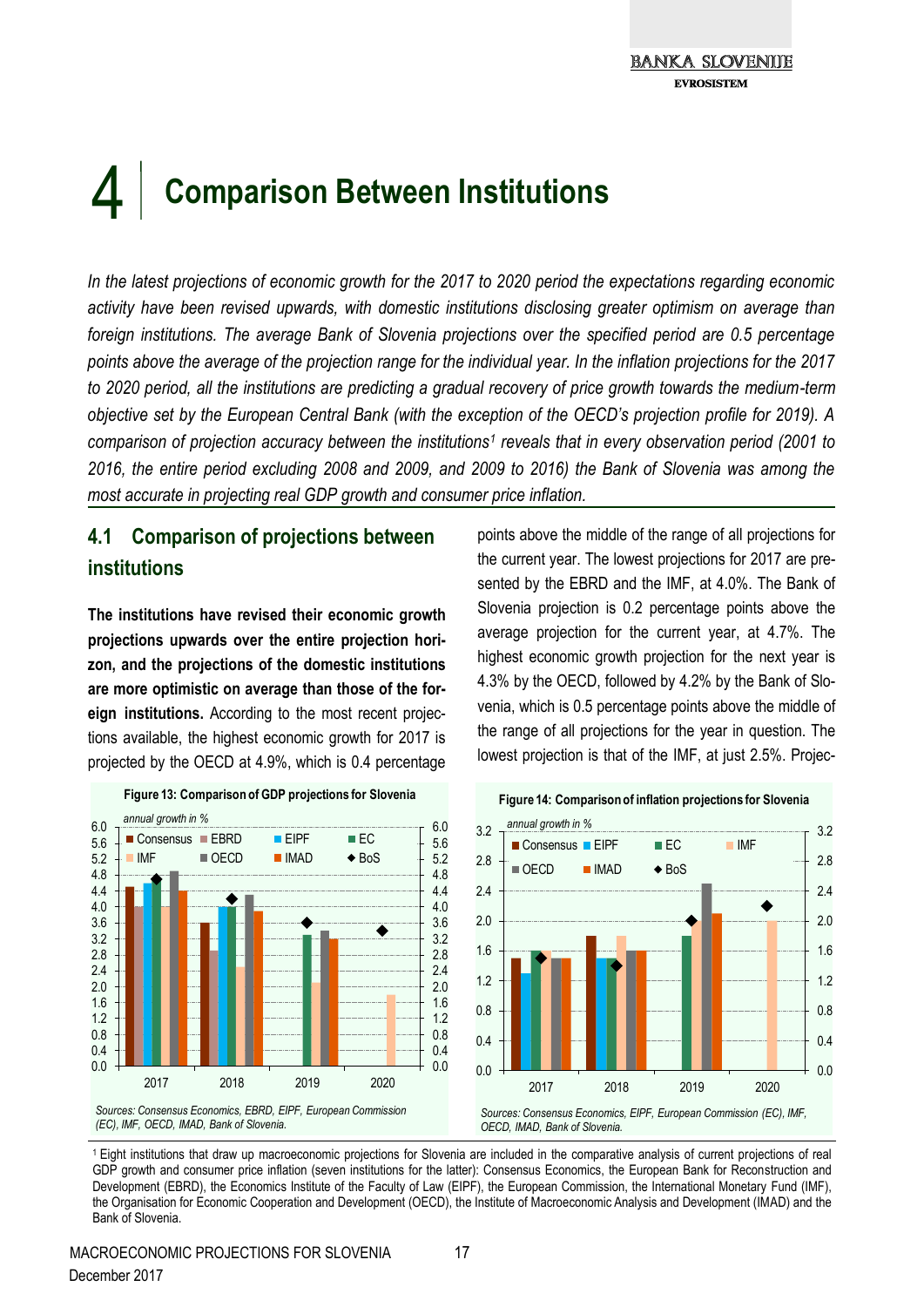#### **BANKA SLOVENIJE EVROSISTEM**

tions by four institutions are available for 2019. The highest projection is by the Bank of Slovenia, at 3.6%, while the IMF has the lowest projection of just 2.1%. Only two institutions have projections for 2020 available: 3.4% from the Bank of Slovenia, and 1.8% from the IMF.

**Regarding inflation projections for the 2017 to 2020 period, all institutions (with the exception of the OECD's projection profile for 2019) are predicting a gradual recovery of year-on-year price growth towards the medium-term objective set by the European Central Bank.** The highest inflation rate for 2017 of 1.6% is expected by the European Commission and the IMF, while the lowest rate is projected by the EIPF, at 1.3%. The Bank of Slovenia's projection is the same as the average projection for the current year, at 1.5%. The highest inflation projections for the next year come from Consensus and the IMF, at 1.8%, followed by the 1.6% from the OECD and the IMAD. The lowest inflation projection is that of the Bank of Slovenia, at 1.4%, 0.2 percentage points below the average projection for the year in question. There are also four inflation projections available for 2019: the most notable is that of the OECD, which is predicting consumer price inflation to rise to 2.5%. The remaining institutions' projections show similar long-term expectations with regard to developments in year-on-year inflation. The highest inflation rate of 2.1% is projected by the IMAD, followed by the Bank of Slovenia and the IMF with 2.0%. The lowest rate is the 1.8%, projected by the European Commission. Again, only two institutions have projections for 2020 available, and they are close to the medium-term objective set by the ECB: 2.2% from the Bank of Slovenia, and 2.0% from the IMF.

#### **4.2 Comparison of projection accuracy between institutions**

**The accuracy of real GDP growth and consumer price inflation projections over the 2001 to 2016 period is measured by comparing the statistical estimate or**  **the observed value with the projections for the variables obtained in past periods.<sup>2</sup>** The calculations cover the mean error (ME), the mean absolute error (MAE), the standard deviation (STDEV), the root mean square error (RMSE) and the standardised RMSE (SRMSE).<sup>3</sup> Only three of the institutions in question (the Bank of Slovenia, the European Commission and the IMF) released projections for the entire observation period. For the majority of the other institutions projections are only available from 2004 (from 2009 for the OECD, and from 2011 for the EBRD). Given the impact of the crisis (high volatility during the crisis years), the entire observation period excluding 2008 and 2009 and the period of 2009 to 2016 have been additionally included in the analysis.

**In terms of the MAE and RMSE, the most accurate GDP growth projections for the 2001 to 2016 period were from the European Commission, the IMAD and the Bank of Slovenia, while the most accurate inflation projections were provided by the Bank of Slovenia, the IMAD and the SKEP unit.** For GDP growth projections, MAE ranged from 0.7 to 3.1 over the observation period, while RMSE ranged from 0.8 to 4.6.<sup>4</sup> Inflation projections were slightly more accurate: the aforementioned indicators had narrower ranges, namely 0.3 to 1.7 for MAE and 0.3 to 2.1 for RMSE.

**The most accurate GDP growth projections over the entire period excluding 2008 and 2009 were those of the Bank of Slovenia, the European Commission and the IMAD, while the Bank of Slovenia, the IMAD and the SKEP unit had the most accurate inflation projections.** The GDP growth and inflation projections over the above mentioned period are slightly more accurate than over the entire period, implying that crisis-related volatility was largest in 2008 and 2009. In the GDP growth projections, MAE ranged from 0.7 to 2.5 over the period in question, while RMSE ranged from 0.8 to 3.2. In inflation projections, the two indicators again ranged over narrower intervals: 0.2 to 1.7 for MAE and 0.3 to 2.1 for RMSE.

<sup>2</sup> In the examination of projection accuracy between institutions in the 2001 to 2016 period and in the various sub-periods, the second observed values and projections of variables are compared, whereby the projections selected are those that correspond most closely to the Bank of Slovenia's spring and autumn projections.

<sup>3</sup> For a detailed description of the statistical measures (in Slovene), see Cimperman and Savšek (2014):

https://bankaslovenije.blob.core.windows.net/publication-files/PA\_1\_2014\_Natančnost\_napovedi\_makroekonomskih\_spremenljivk.pdf.

<sup>&</sup>lt;sup>4</sup> The spring and autumn projections of all the institutions for the current year and next year are taken into account in the values given.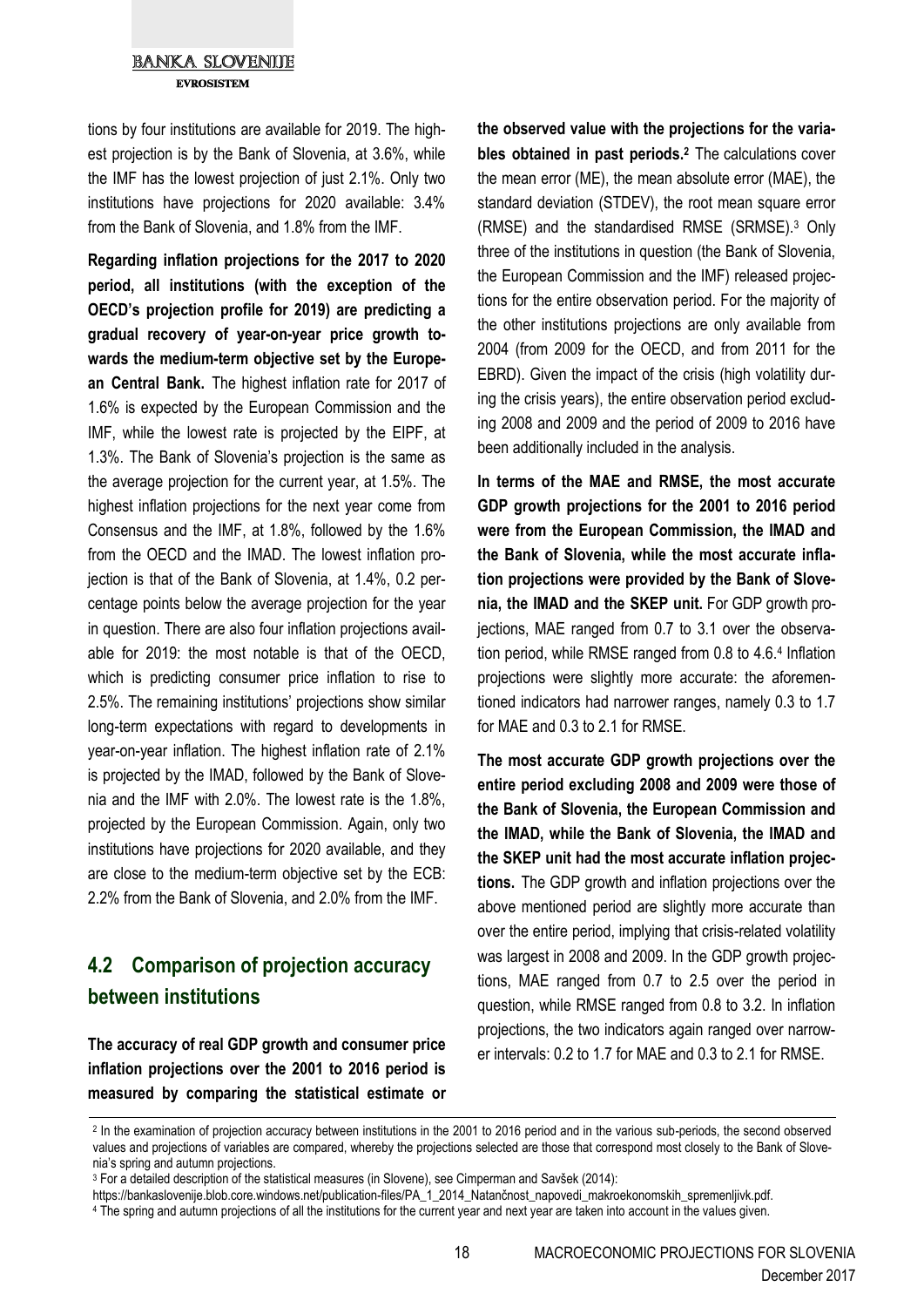

**The OECD produced the most accurate economic growth projections over the 2009 to 2016 period, while the OECD, the Bank of Slovenia and the IMAD produced the most accurate inflation projections.** The intervals in MAE and RMSE in GDP growth projections narrowed markedly relative to those for the entire observation period, and ranged from 0.5 to 2.4 for MAE and 0.7 to 2.9 for RMSE. A similar pattern can be seen in inflation projection accuracy: the intervals in the indicators were narrower than in the entire observation period, at 0.1 to 1.4 for MAE and 0.2 to 1.6 for RMSE.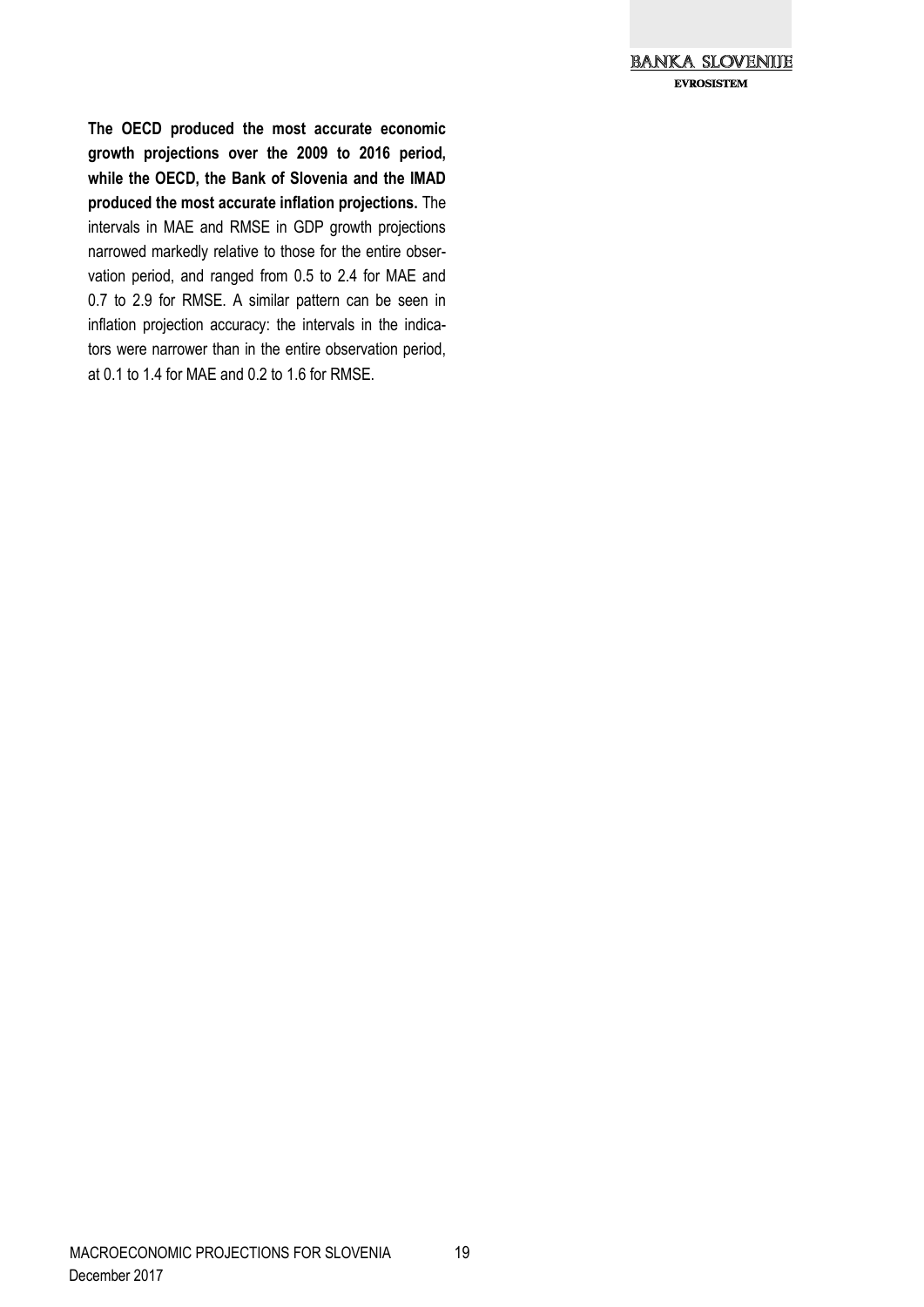**EVROSISTEM** 

#### **Table 4: Basic accuracy measures of GDP growth projections, based on second available data**

| Table 4: Basic accuracy measures of GDP growth projections, based on second available data |           |     |           |           |     |           |        |           |                    |        |               |              |        |                 |              |           |     |           |
|--------------------------------------------------------------------------------------------|-----------|-----|-----------|-----------|-----|-----------|--------|-----------|--------------------|--------|---------------|--------------|--------|-----------------|--------------|-----------|-----|-----------|
| Real GDP                                                                                   | 2001-2016 |     |           | 2001-2008 |     |           |        | 2009-2016 |                    |        | 2008 and 2009 |              |        | excl. 2008-2009 |              | 2004-2016 |     |           |
|                                                                                            | ME        |     | MAE STDEV | <b>ME</b> |     | MAE STDEV | ME     |           | MAE STDEV ME       |        |               | MAE STDEV ME |        |                 | MAE STDEV ME |           |     | MAE STDEV |
|                                                                                            |           |     |           |           |     |           |        |           | spring projections |        |               |              |        |                 |              |           |     |           |
| current year                                                                               |           |     |           |           |     |           |        |           |                    |        |               |              |        |                 |              |           |     |           |
| <b>BS</b>                                                                                  | 0,0       | 1,3 | 2,0       | 0,6       | 0,9 | 1,1       | $-0,5$ | 1,7       | 2,5                | $-3,3$ | 3,3           | 3,9          | 0,5    | 1,0             | 1,2          | 0,1       | 1,5 | 2,2       |
| Consensus                                                                                  | 0,0       | 1,5 | 2,1       | 0,6       | 1,1 | 1,3       | $-0,5$ | 1,8       | 2,6                | $-3,3$ | 3,3           | 3,4          | 0,5    | 1,2             | 1,5          | 0,1       | 1.6 | 2,3       |
| <b>EBRD</b>                                                                                |           |     |           |           |     |           | 0,7    | 1,3       | 1,6                |        |               |              |        |                 |              |           |     |           |
| <b>EIPF</b>                                                                                | $-0.3$    | 1,6 | 2,5       | 0,9       | 1,2 | 1,2       | $-1,0$ | 1,9       | 2,8                | $-4,0$ | 4,0           | 4,5          | 0,4    | 1,2             | 1,5          | $-0.3$    | 1,6 | 2,5       |
| EC                                                                                         | 0,1       | 1,3 | 1,7       | 0,4       | 1,1 | 1,3       | $-0,3$ | 1,5       | 2,1                | $-2,6$ | 2,6           | 2,9          | 0,4    | 1,1             | 1,3          | 0.2       | 1,4 | 1,9       |
| <b>MDS</b>                                                                                 | 0,0       | 1,4 | 1,9       | 0,4       | 1,1 | 1,3       | $-0.4$ | 1,7       | 2,4                | $-2,9$ | 2,9           | 3,5          | 0,4    | 1,2             | 1,4          | 0,1       | 1,5 | 2,1       |
| <b>IMF</b>                                                                                 |           |     |           |           |     |           | 0,2    | 1,2       | 1,6                |        |               |              |        |                 |              |           |     |           |
| <b>SKEP</b>                                                                                | 0,2       | 1,5 | 2,1       | 1,0       | 1,1 | 1,1       | $-0,2$ | 1,8       | 2,5                | $-2,9$ | 2,9           | 3,7          | 0,8    | 1,2             | 1,3          | 0.2       | 1,5 | 2,1       |
| <b>IMAD</b>                                                                                | 0,0       | 1,3 | 1,7       | 0,3       | 1,0 | 1,2       | $-0,2$ | 1,6       | 2,1                | $-2,4$ | 2,4           | 2,3          | 0,4    | 1,1             | 1,3          | 0,2       | 1,4 | 1,8       |
| next year                                                                                  |           |     |           |           |     |           |        |           |                    |        |               |              |        |                 |              |           |     |           |
| <b>BS</b>                                                                                  | $-0.8$    | 2,2 | 3,6       | $-1,0$    | 2,4 | 4,6       | $-0,6$ | 1,9       | 2,5                | $-6,3$ | 6,3           | 7,9          | 0,0    | 1,6             | 2,1          | $-1.0$    | 2,6 | 4,1       |
| Consensus                                                                                  | $-0.9$    | 2,5 | 3,9       | $-1,2$    | 2,9 | 5,1       | $-0,6$ | 2,1       | 2,6                | $-6.0$ | 6,4           | 9,1          | 0,0    | 1,8             | 2,3          | $-1,0$    | 2.8 | 4,3       |
| <b>EBRD</b>                                                                                |           |     |           |           |     |           | 0,3    | 2.1       | 3,1                |        |               |              |        |                 |              |           |     |           |
| <b>EIPF</b>                                                                                | $-1,1$    | 3,1 | 4,7       | $-1,0$    | 4,4 | 7,0       | $-1,1$ | 2,2       | 2,7                | $-6,5$ | 6,5           | 8,3          | 0,0    | 2,5             | 3,4          | $-1,1$    | 3,1 | 4,7       |
| EC                                                                                         | $-0,8$    | 2,2 | 3,6       | $-1,2$    | 2,5 | 4,5       | $-0,3$ | 1,9       | 2,6                | $-5,7$ | 6,2           | 8,7          | 0,0    | 1,6             | 2,1          | $-0,8$    | 2,6 | 4,1       |
| <b>MDS</b>                                                                                 | $-0,9$    | 2,1 | 3,5       | $-1,0$    | 2,3 | 4,4       | $-0,7$ | 1,9       | 2,4                | $-5,9$ | 5,9           | 8,0          | $-0,1$ | 1,5             | 2,0          | $-1,0$    | 2,5 | 3,9       |
| <b>IMF</b>                                                                                 |           |     |           |           |     |           | $-0,3$ | 1,9       | 2,6                |        |               |              |        |                 |              |           |     |           |
| <b>SKEP</b>                                                                                | $-0,9$    | 2.6 | 4,2       | $-1,5$    | 3,6 | 6,1       | $-0,4$ | 2,0       | 2,5                | $-6,3$ | 6,3           | 8,3          | 0,2    | 1,9             | 2,4          | $-0.9$    | 2,6 | 4,2       |
| <b>IMAD</b>                                                                                | $-0,9$    | 2,4 | 3,7       | $-1,2$    | 2,6 | 4,6       | $-0,5$ | 2,1       | 2,7                | $-6,0$ | 6,2           | 8,7          | $-0,1$ | 1,8             | 2,3          | $-0,9$    | 2,7 | 4,2       |
|                                                                                            |           |     |           |           |     |           |        |           | autumn projections |        |               |              |        |                 |              |           |     |           |
| current year                                                                               |           |     |           |           |     |           |        |           |                    |        |               |              |        |                 |              |           |     |           |
| <b>BS</b>                                                                                  | 0,2       | 0.7 | 0.9       | 0,3       | 0,6 | 0,7       | 0,1    | 0.9       | 1,1                | $-1,1$ | 1,1           | 0,4          | 0,4    | 0,7             | 0,8          | 0,3       | 0,8 | 1,0       |
| Consensus                                                                                  | 0,1       | 0,8 | 1,0       | 0,2       | 0,7 | 0,9       | 0,1    | 1,0       | 1,2                | $-1,4$ | 1,4           | 0,6          | 0,3    | 0,7             | 0,9          | 0.2       | 0,9 | 1,1       |
| <b>EBRD</b>                                                                                |           |     |           |           |     |           | 0,7    | 0,8       | 1,0                |        |               |              |        |                 |              |           |     |           |
| EIPF                                                                                       | 0,0       | 1,0 | 1,2       | 0,4       | 0,9 | 1,1       | $-0,2$ | $1,0$     | 1,3                | $-2,0$ | 2,0           | 0,9          | 0,4    | 0,8             | 0,9          | 0,0       | 1,0 | 1,2       |
| EC                                                                                         | 0,3       | 0,7 | 0,7       | 0,3       | 0,7 | 0,7       | 0,2    | 0,6       | 0,8                | $-0,7$ | 0,7           | 0,1          | 0,4    | 0,7             | 0,7          | 0,3       | 0,6 | 0,7       |
| <b>MDS</b>                                                                                 | 0,2       | 1,0 | 1,3       | 0,4       | 0,9 | 1,1       | $-0,1$ | 1,2       | 1,6                | $-2,0$ | 2,0           | 1,9          | 0,5    | 0,9             | 1,0          | 0,2       | 1,1 | 1,4       |
| <b>IMF</b>                                                                                 |           |     |           |           |     |           | 0,3    | 0,5       | 0,7                |        |               |              |        |                 |              |           |     |           |
| <b>SKEP</b>                                                                                | 0,3       | 0,7 | 0,9       | 0,2       | 0,7 | 0,9       | 0,3    | 0,7       | 0,9                | $-1,1$ | 1,1           | 0,1          | 0,5    | 0,7             | 0,7          | 0,3       | 0,8 | 0,9       |
| <b>IMAD</b>                                                                                | 0,1       | 0,7 | 0,8       | 0,2       | 0,6 | 0,8       | 0,1    | 0,8       | 0,9                | $-0,9$ | 0,9           | 0,3          | 0,3    | 0,7             | 0,7          | 0,2       | 0,8 | 0,9       |
| next year                                                                                  |           |     |           |           |     |           |        |           |                    |        |               |              |        |                 |              |           |     |           |
| <b>BS</b>                                                                                  | $-0,4$    | 2,1 | 3,6       | $-0,8$    | 2,5 | 4,5       | 0,0    | 1,7       | 2,4                | $-6,0$ | 6,0           | 7,8          | 0,4    | 1,5             | 2,0          | $-0,6$    | 2,4 | 4,0       |
| <b>C</b> onsensus                                                                          | $-0,6$    | 2,2 | 3,5       | $-1,2$    | 2,5 | 4,4       | 0,0    | 1,8       | 2,3                | $-5,5$ | 6,0           | 8,5          | 0,1    | 1,6             | 2,0          | $-0,7$    | 2,5 | 4,0       |
| EBRD                                                                                       |           |     |           |           |     |           | 1,2    | 2,4       | 3,0                |        |               |              |        |                 |              |           |     |           |
| <b>EIPF</b>                                                                                | $-1,0$    | 2,6 | 4,1       | $-1,8$    | 3,5 | 5,9       | $-0,3$ | 1,9       | 2,6                | $-5,9$ | 6,1           | 8,6          | 0,0    | 1,9             | 2,4          | $-1,0$    | 2,6 | 4,1       |
| EC                                                                                         | $-0,3$    | 2,0 | 3,4       | $-0,8$    | 2,4 | 4,3       | 0,2    | 1,6       | 2,3                | $-5,5$ | 5,5           | 7,6          | 0,5    | 1,5             | 1,9          | $-0,4$    | 2,3 | 3,8       |
| <b>MDS</b>                                                                                 | $-0,4$    | 2,2 | 3,7       | $-0,9$    | 2,4 | 4,6       | 0,0    | 2,0       | 2,8                | $-5,6$ | 6,2           | 8,7          | 0,4    | 1,6             | 2,2          | $-0,6$    | 2,6 | 4,2       |
| <b>IMF</b>                                                                                 |           |     |           |           |     |           | 0,2    | 1,8       | 2,3                |        |               |              |        |                 |              |           |     |           |
| <b>SKEP</b>                                                                                | $-0,3$    | 2,3 | 3,8       | $-1,1$    | 3,0 | 5,2       | 0,5    | 1,8       | 2,4                | $-5,5$ | 6,0           | 8,4          | 0,7    | 1,7             | 2,0          | $-0,4$    | 2,5 | 4,0       |
| <b>IMAD</b>                                                                                | $-0,5$    | 2,1 | 3,5       | $-1,0$    | 2,3 | 4,3       | $-0,1$ | 1,8       | 2,6                | $-5,4$ | 5,7           | 8,1          | 0,2    | 1,5             | 2,1          | $-0,6$    | 2,4 | 3,9       |

*Sources: Bank of Slovenia, Consensus Economics, EBRD, EIPF, European Commission (EC), IMF, OECD, SKEP, IMAD.*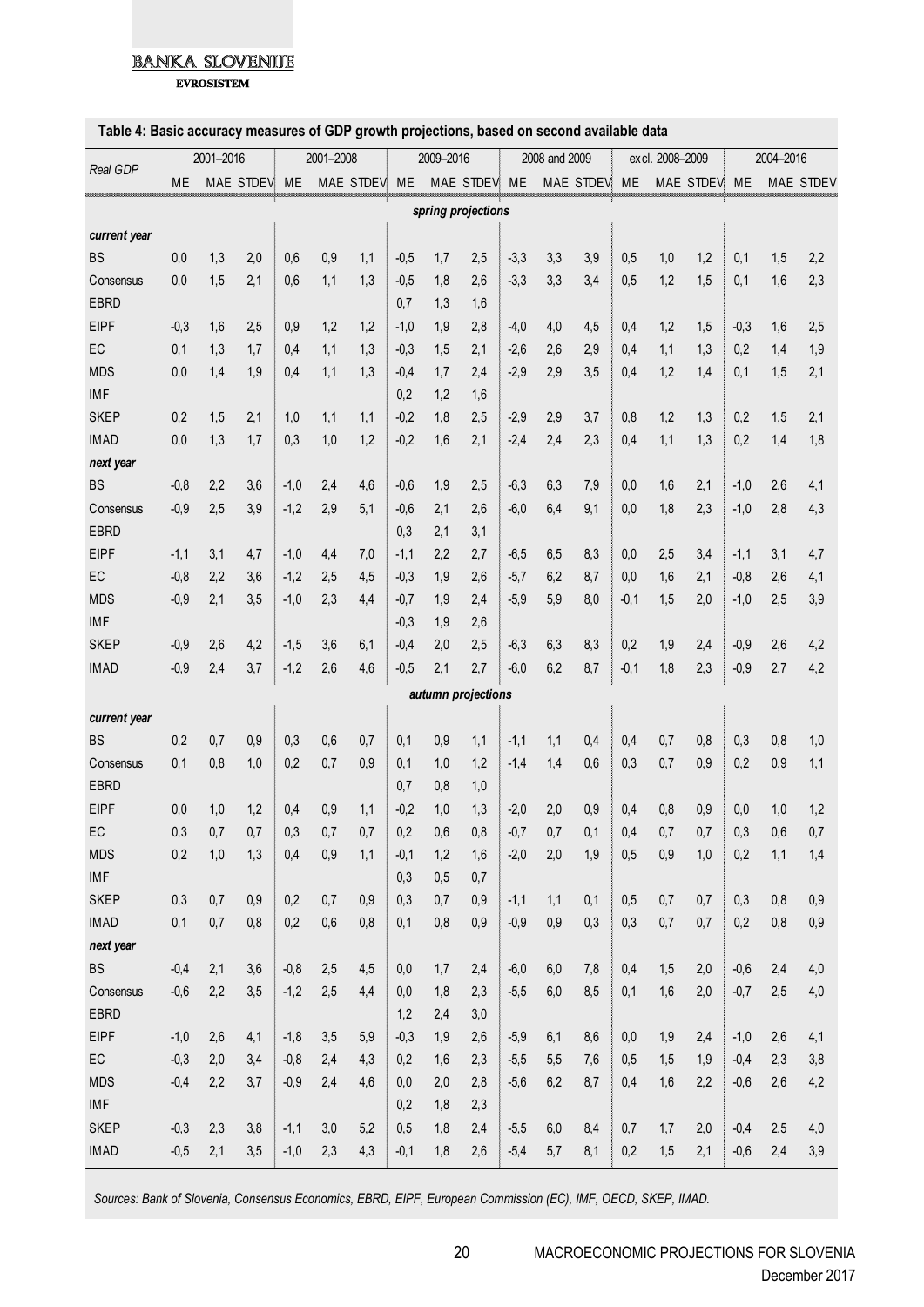**EVROSISTEM** 

|              | <b>RMSE</b> |       |       |     |                       |                    |           |         | <b>SRMSE</b> |       |                       |           |  |  |  |  |
|--------------|-------------|-------|-------|-----|-----------------------|--------------------|-----------|---------|--------------|-------|-----------------------|-----------|--|--|--|--|
| Real GDP     | $01 - 16$   | 01-08 | 09-16 |     | 08 and 09 excl. 08-09 | $04 - 16$          | $01 - 16$ | $01-08$ | 09-16        |       | 08 and 09 excl. 08-09 | $04 - 16$ |  |  |  |  |
|              |             |       |       |     |                       | spring projections |           |         |              |       |                       |           |  |  |  |  |
| current year |             |       |       |     |                       |                    |           |         |              |       |                       |           |  |  |  |  |
| <b>BS</b>    | 1,9         | 1,1   | 2,4   | 4,3 | 1,2                   | 2,1                | 0,5       | 0,8     | 0,7          | 0,5   | 0,5                   | 0,5       |  |  |  |  |
| Consensus    | 2,1         | 1,3   | 2,5   | 4,1 | 1,5                   | 2,2                | 0,6       | 0,9     | 0,7          | 0,5   | 0,6                   | 0,6       |  |  |  |  |
| EBRD         |             |       | 1,6   |     |                       |                    |           |         | 0,4          |       |                       |           |  |  |  |  |
| <b>EIPF</b>  | 2,4         | 1,4   | 2,8   | 5,1 | 1,4                   | 2,4                | 0,7       | 1,0     | 0,8          | 0,6   | 0,6                   | 0,6       |  |  |  |  |
| EC           | 1,7         | 1,3   | 2,0   | 3,3 | 1,3                   | 1,8                | 0,5       | 0,9     | 0,5          | 0,4   | 0,5                   | 0,5       |  |  |  |  |
| <b>IMF</b>   | 1,9         | 1,3   | 2,3   | 3,8 | 1,4                   | 2,0                | 0,5       | 0,9     | 0,6          | 0,5   | 0,6                   | 0,5       |  |  |  |  |
| OECD         |             |       | 1,5   |     |                       |                    |           |         | 0,4          |       |                       |           |  |  |  |  |
| <b>SKEP</b>  | 2,0         | 1,4   | 2,4   | 3,9 | 1,5                   | 2,0                | 0,6       | 1,0     | 0,6          | 0,5   | 0,6                   | 0,5       |  |  |  |  |
| <b>IMAD</b>  | 1,6         | 1,2   | 2,0   | 2,9 | 1,3                   | 1,7                | 0,5       | 0,8     | 0,5          | 0,3   | 0,5                   | 0,4       |  |  |  |  |
| next year    |             |       |       |     |                       |                    |           |         |              |       |                       |           |  |  |  |  |
| <b>BS</b>    | 3,6         | 4,4   | 2,4   | 8,4 | 2,0                   | 4,0                | 1,0       | 3,1     | 0,6          | 1,0   | 0,8                   | 1,0       |  |  |  |  |
| Consensus    | 3,9         | 4,9   | 2,5   | 8,8 | 2,2                   | 4,2                | 1,1       | 3,4     | 0,7          | 1,1   | 0,9                   | 1,1       |  |  |  |  |
| <b>EBRD</b>  |             |       | 2,7   |     |                       |                    |           |         | 0,7          |       |                       |           |  |  |  |  |
| <b>EIPF</b>  | 4,6         | 6,4   | 2,7   | 8,8 | 3,2                   | 4,6                | 1,3       | 4,4     | 0,7          | 1,1   | 1,3                   | 1,2       |  |  |  |  |
| EC           | 3,6         | 4,4   | 2,4   | 8,4 | 2,0                   | 4,0                | 1,0       | 3,0     | 0,7          | 1,0   | 0,8                   | 1,0       |  |  |  |  |
| <b>IMF</b>   | 3,5         | 4,3   | 2,3   | 8,1 | 2,0                   | 3,9                | 1,0       | 3,0     | 0,6          | 1,0   | 0,8                   | 1,0       |  |  |  |  |
| OECD         |             |       | 2,4   |     |                       |                    |           |         | 0,7          |       |                       |           |  |  |  |  |
| <b>SKEP</b>  | 4,1         | 5,7   | 2,4   | 8,6 | 2,3                   | 4,1                | 1,2       | 3,9     | 0,6          | 1,0   | 0,9                   | 1,0       |  |  |  |  |
| <b>IMAD</b>  | 3,7         | 4,5   | 2,6   | 8,6 | 2,2                   | 4,1                | 1,0       | 3,1     | 0,7          | 1,0   | 0,9                   | 1,0       |  |  |  |  |
|              |             |       |       |     |                       | autumn projections |           |         |              |       |                       |           |  |  |  |  |
| current year |             |       |       |     |                       |                    |           |         |              |       |                       |           |  |  |  |  |
| <b>BS</b>    | 0,9         | 0,7   | 1,0   | 1,1 | 0,9                   | 1,0                | 0,2       | 0,5     | 0,3          | 0,1   | 0,3                   | 0,2       |  |  |  |  |
| Consensus    | 1,0         | 0,9   | 1,1   | 1,5 | 0,9                   | 1,1                | 0,3       | 0,6     | 0,3          | 0,2   | 0,4                   | 0,3       |  |  |  |  |
| <b>EBRD</b>  |             |       | 1,2   |     |                       |                    |           |         | 0,3          |       |                       |           |  |  |  |  |
| <b>EIPF</b>  | 1,2         | 1,1   | 1,2   | 2,1 | 0,9                   | 1,2                | 0,3       | 0,8     | 0,3          | 0,2   | 0,4                   | 0,3       |  |  |  |  |
| EC           | 0,8         | 0,7   | 0,8   | 0,7 | 0,8                   | 0,8                | 0,2       | 0,5     | 0,2          | 0,1   | 0,3                   | 0,2       |  |  |  |  |
| <b>IMF</b>   | 1,3         | 1,1   | 1,5   | 2,4 | 1,1                   | 1,4                | 0,4       | $0,7$   | $0,4$        | 0,3   | 0,4                   | $0,3$     |  |  |  |  |
| OECD         |             |       | 0,7   |     |                       |                    |           |         | 0,2          |       |                       |           |  |  |  |  |
| <b>SKEP</b>  | 0,9         | 0,9   | 0,9   | 1,1 | $0,\!8$               | $0,9$              | 0,2       | 0,6     | $0,\!2$      | 0,1   | 0,3                   | 0,2       |  |  |  |  |
| <b>IMAD</b>  | 0,8         | $0,8$ | $0,8$ | 0,9 | $0,8$                 | $0,8$              | 0,2       | 0,5     | $0,2$        | 0,1   | 0,3                   | $0,2$     |  |  |  |  |
| next year    |             |       |       |     |                       |                    |           |         |              |       |                       |           |  |  |  |  |
| <b>BS</b>    | 3,5         | 4,3   | 2,3   | 8,1 | 2,0                   | 3,9                | 1,0       | 3,0     | $0,6$        | 1,0   | $0,8$                 | 1,0       |  |  |  |  |
| Consensus    | 3,5         | 4,3   | 2,2   | 8,1 | 1,9                   | 3,8                | $1,0$     | 3,0     | $0,\!6$      | 1,0   | $0,8$                 | $1,0$     |  |  |  |  |
| EBRD         |             |       | 2,9   |     |                       |                    |           |         | $0,8$        |       |                       |           |  |  |  |  |
| EIPF         | 4,0         | 5,6   | 2,4   | 8,5 | 2,3                   | 4,0                | 1,1       | 3,9     | 0,7          | 1,0   | $0,9$                 | 1,0       |  |  |  |  |
| EC           | 3,3         | 4,1   | 2,1   | 7,7 | 1,9                   | 3,7                | 0,9       | 2,8     | $0,\!6$      | $0,9$ | $0,\!8$               | $0,9$     |  |  |  |  |
| <b>IMF</b>   | 3,6         | 4,3   | 2,6   | 8,3 | 2,1                   | $4,0$              | 1,0       | 3,0     | 0,7          | 1,0   | $0,9$                 | $1,0$     |  |  |  |  |
| OECD         |             |       | 2,1   |     |                       |                    |           |         | $0,\!6$      |       |                       |           |  |  |  |  |
| <b>SKEP</b>  | 3,7         | 4,9   | 2,2   | 8,1 | 2,0                   | $3,8$              | 1,0       | 3,4     | 0,6          | 1,0   | $0,8$                 | 1,0       |  |  |  |  |
| <b>IMAD</b>  | 3,4         | 4,1   | 2,4   | 7,9 | 2,0                   | $3,8$              | $1,0$     | 2,9     | $0,6$        | $0,9$ | $0,\!8$               | $1,0$     |  |  |  |  |

#### **Table 5: RMSE and SRMSE of GDP growth projections, based on second available data**

*Sources: Bank of Slovenia, Consensus Economics, EBRD, EIPF, European Commission (EC), IMF, OECD, SKEP, IMAD.*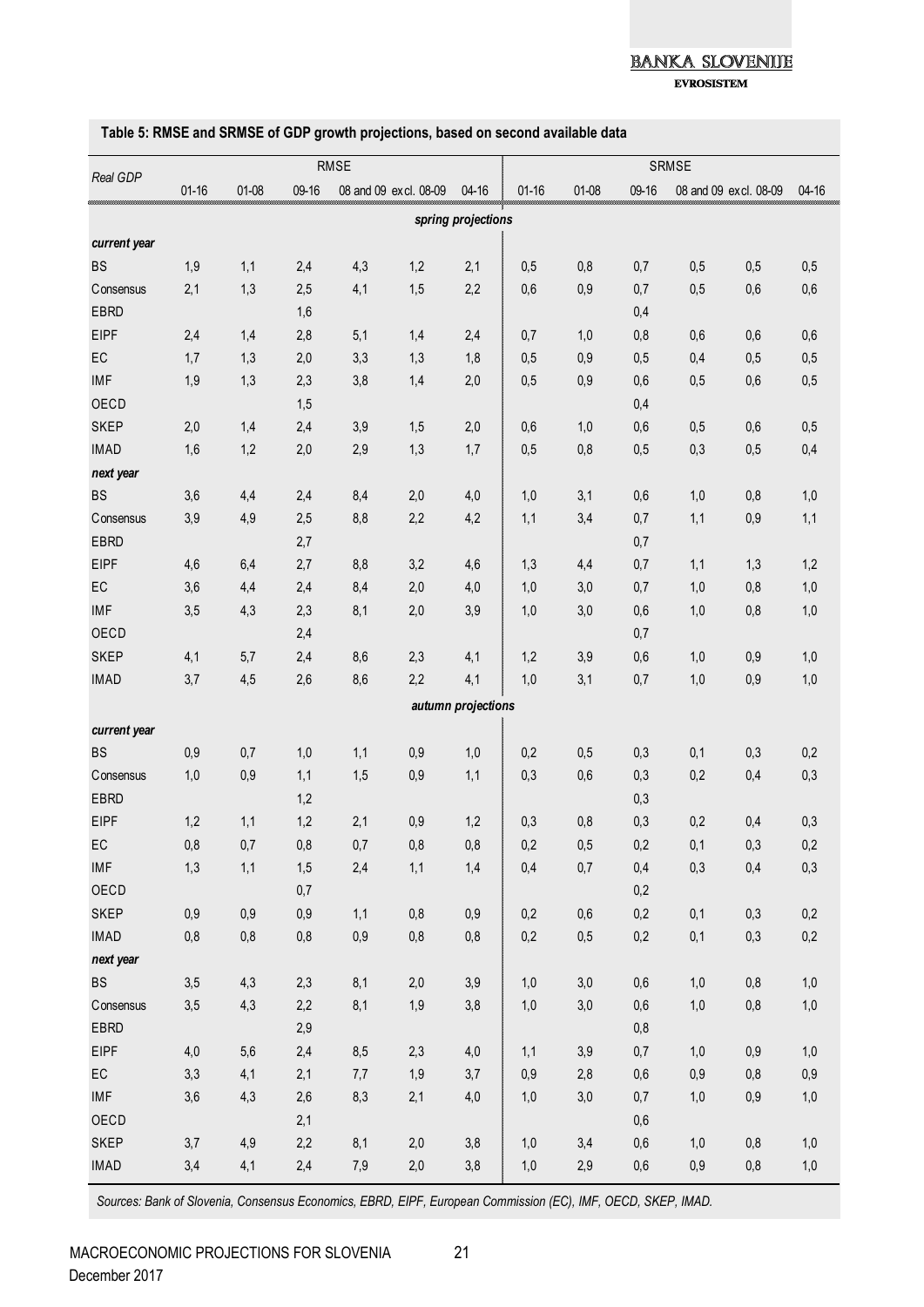**EVROSISTEM** 

#### Table 6: Basic accuracy measures of inflation projections, based on second available data<br>
ME MAE STDEV ME MAE STDEV ME MAE STDEV ME MAE STDEV ME MAE STDEV ME MAE STDEV ME MAE STDEV *current year* spring projections<br>
B S 0.1 0.4 0.6 0.3 0.5 0.6 0.0 0.4 0.5 0.2 0.3 0.4 0.1 0.5 0.6 0.1 0.4 0.5<br>
Conserve 0.0 0.7 0.9 0.4 0.7 0.8 0.4 0.7 0.7 0.4 0.7 1.0 0.0 0.7 0.8 0.4 0.7 0.8 Consensus -0.2 0.7 0.8 0.1 0.7 0.8 -0.4 0.7 0.7 -0.1 0.7 1.0 -0.2 0.7 0.8 -0.1 0.7 0.8 EIPF 0.1 0.7 0.9 0.4 0.5 0.7 -0.1 0.9 1.0 0.7 0.7 0.4 0.0 0.7 0.9 0.1 0.7 0.9 E C -0.1 0.4 0.6 0.0 0.5 0.7 0.4 0.5 0.2 0.3 0.4 0.1 0.5 0.6 0.1 0.4 0.5 0.5 0.6 0.1 0.4 0.5 0.6 0.1 0.4 0.5 0.6 0.1 0.4 0.5 0.7 0.4 0.5 0.7 0.4 0.5 0.7 0.4 0.5 0.7 0.4 0.5 0.7 0.8 0.1 0.7 0.8 0.1 0.7 0.8 0.1 0.7 0.8 0.1 0 IMF 0.2 0.6 0.8 0.5 0.7 0.9 0.0 0.4 0.5 1.0 1.0 0.8 0.1 0.5 0.7 0.3 0.6 0.8 OECD 0.0 0.3 0.3 SKEP 0.0 0.5 0.6 0.2 0.5 0.7 -0.2 0.5 0.5 0.1 0.2 0.3 -0.1 0.5 0.6 0.0 0.5 0.6 IMAD 0.1 0.5 0.7 0.1 0.6 0.8 0.2 0.4 0.5 0.4 0.4 0.1 0.1 0.5 0.7 0.3 0.4 0.6 *next year* 8 1 1.2 1.5 0.5 1.4 1.8 -0.4 0.6 1.1 1.2 1.5 0.6 1.1 1.1 1.5 0.6 0.6 1.1 1.1 1.5 0.7 0.1 1.2 1.5 0.6 1.1 1.2 1.5 0.6 1.1 1.1 1.5 0.7 0.3 0.4 1.1 1.1 1.5 0.7 0.3 0.4 1.1 1.1 1.5 0.7 0.3 0.4 1.1 1.1 1.1 1.5 0.7 0.3 0.4 1.1 1 Consensus -0.5 1.3 1.6 | 0.0 1.6 2.0 | -0.9 1.0 1.1 | -1.6 1.6 1.3 | -0.3 1.2 1.6 | -0.5 1.3 1.7 EIPF -0.1 1.7 2.2 | 0.9 2.3 2.8 | -0.8 1.4 1.4 | -2.1 2.1 0.0 | 0.3 1.7 2.2 | -0.1 1.7 2.2 E C -0.5 1.2 1.5 -0.4 1.6 1.9 -0.5 0.9 2.3 2.8 -0.8 1.4 1.4 -2.1 2.1 0.0 0.3 1.7 2.2 -0.1 1.7 2.2 -0.5 1.2 1.5 -0.4 1.6 1.9 -0.5 0.9 1.1 -1.4 -2.1 2.1 0.0 0.3 1.7 2.2 -0.1 1.7 2.2 -0.5 1.2 1.5 -0.4 1.6 1.9 -0.5 0.9 1.1 -1. IMF -0.1 1.2 1.5 |0.3 1.5 1.8 |-0.7 0.9 1.0 |-0.5 1.1 1.5 |-0.1 1.2 1.6 |-0.2 1.1 1.5 OECD -0.1 0.8 1.0 SKEP -0.3 1.1 1.6 | 0.2 1.5 2.1 | -0.6 0.9 1.1 | -1.2 1.5 2.1 | -0.1 1.1 1.5 | -0.3 1.1 1.6 IMAD -0.1 1.0 1.4 0.2 1.2 1.6 -0.5 0.8 0.9 -0.9 1.4 2.0 0.0 1.0 1.3 -0.1 1.1 1.5 *current year* autumn projections<br>
externe types<br>
BS -0.2 0.3 0.3 -0.2 0.3 0.4 -0.1 0.2 0.1 -0.4 0.4 0.3 -0.1 0.2 0.3 -0.1 0.2 0.3<br>
Conserve 0.4 0.3 0.4 0.2 0.4 0.5 0.0 0.3 0.4 0.4 0.4 0.4 0.3 -0.1 0.2 0.3 -0.1 0.2 0.3 Consensus -0.1 0.3 0.4 -0.2 0.4 0.5 0.0 0.2 0.3 -0.4 0.4 0.2 -0.1 0.3 0.4 0.0 0.3 0.3 EIPF -0.1 0.3 0.4 -0.1 0.4 0.5 -0.1 0.3 0.3 -0.3 0.4 0.5 0.0 0.3 0.4 -0.1 0.3 0.4 EIPF -0.1 0.3 0.4 -0.5 0.6 -0.1 0.1 0.2 -0.4 0.4 0.5 -0.1 0.2 0.3 -0.1 0.2 0.2 0.2 -0.1 0.2 0.2 -0.1 0.2 0.3 0.4 0.6 -0.1 0.3 0.4 0.5 -0.1 0.3 0.4 0.5 -0.1 0.3 0.4 0.5 -0.1 0.2 0.3 0.4 0.6 0.1 0.2 0.3 0.4 0.6 0.1 0.2 0.3 0 IMF 0.0 0.4 0.5 -0.1 0.5 0.6 0.1 0.4 0.4 0.0 0.4 0.6 0.0 0.4 0.5 0.1 0.3 0.4 OECD 0.0 0.1 0.2 SKEP -0.1 0.3 0.4 |-0.2 0.3 0.4 | 0.0 0.3 0.3 |-0.2 0.3 0.4 |-0.1 0.3 0.4 | 0.0 0.2 0.3 IMAD -0.2 0.3 0.5 -0.4 0.5 0.5 0.0 0.2 0.3 -0.4 0.4 0.4 -0.2 0.3 0.5 -0.1 0.2 0.3 *next year* 8 1 -0.2 0.3 0.4 -0.2 0.3 0.4 0.0 0.3 0.3 -0.2 0.3 0.4 -0.1 0.3 0.4 0.0 0.2 0.3<br>
1MAD -0.2 0.3 0.5 -0.4 0.5 0.5 0.0 0.2 0.3 -0.4 0.4 0.4 -0.2 0.3 0.5 -0.1 0.2 0.3<br>
B -0.1 1.0 1.3 0.1 1.1 1.5 -0.4 0.9 1.0 -1.0 1.6 2.3 0.0 0 Consensus -0.4 1.1 1.5 | -0.2 1.5 2.0 | -0.6 0.8 1.0 | -1.6 1.6 2.2 | -0.2 1.1 1.4 | -0.3 1.2 1.6 EIPF 0.1 1.4 1.8 0.3 1.8 2.4 -0.1 1.1 1.3 -1.2 2.0 2.8 0.4 1.3 1.6 0.1 1.4 1.8 E C -0.4 1.2 1.4 -0.4 1.4 1.8 -0.4 1.4 1.8 -0.4 0.9 1.0 -1.1 1.4 -0.3 1.1 1.4 1.8 -0.4 1.2 1.4 -0.4 1.4 -0.4 1.2 1.4 -0.4 1.4 -0.4 1.4 -0.4 1.4 -0.4 1.4 -0.4 1.4 -0.4 1.4 -0.4 1.4 -0.4 1.4 -0.4 1.4 -0.4 1.4 -0.4 1.4 -0.4 1 IMF -0.2 1.1 1.3 0.0 1.3 1.6 -0.4 0.9 1.0 -0.9 1.5 2.1 -0.1 1.0 1.3 -0.2 1.1 1.4 OECD -0.2 0.9 1.1 SKEP -0.4 1.2 1.5 |-0.1 1.3 1.7 |-0.6 1.2 1.3 |-1.0 1.8 2.5 |-0.3 1.1 1.4 |-0.3 1.3 1.5 IMAD -0.3 1.1 1.3 -0.2 1.2 1.6 -0.5 0.9 1.0 -1.2 1.8 2.5 -0.2 0.9 1.1 -0.3 1.1 1.4 *autumn projections HICP/CPI* 2001-2016 2001-2008 2009-2016 2008 and 2009 excl. 2008-2009 2004-2016 *spring projections*

*Sources: Bank of Slovenia, Consensus Economics, EIPF, European Commission (EC), IMF, OECD, SKEP, IMAD.*